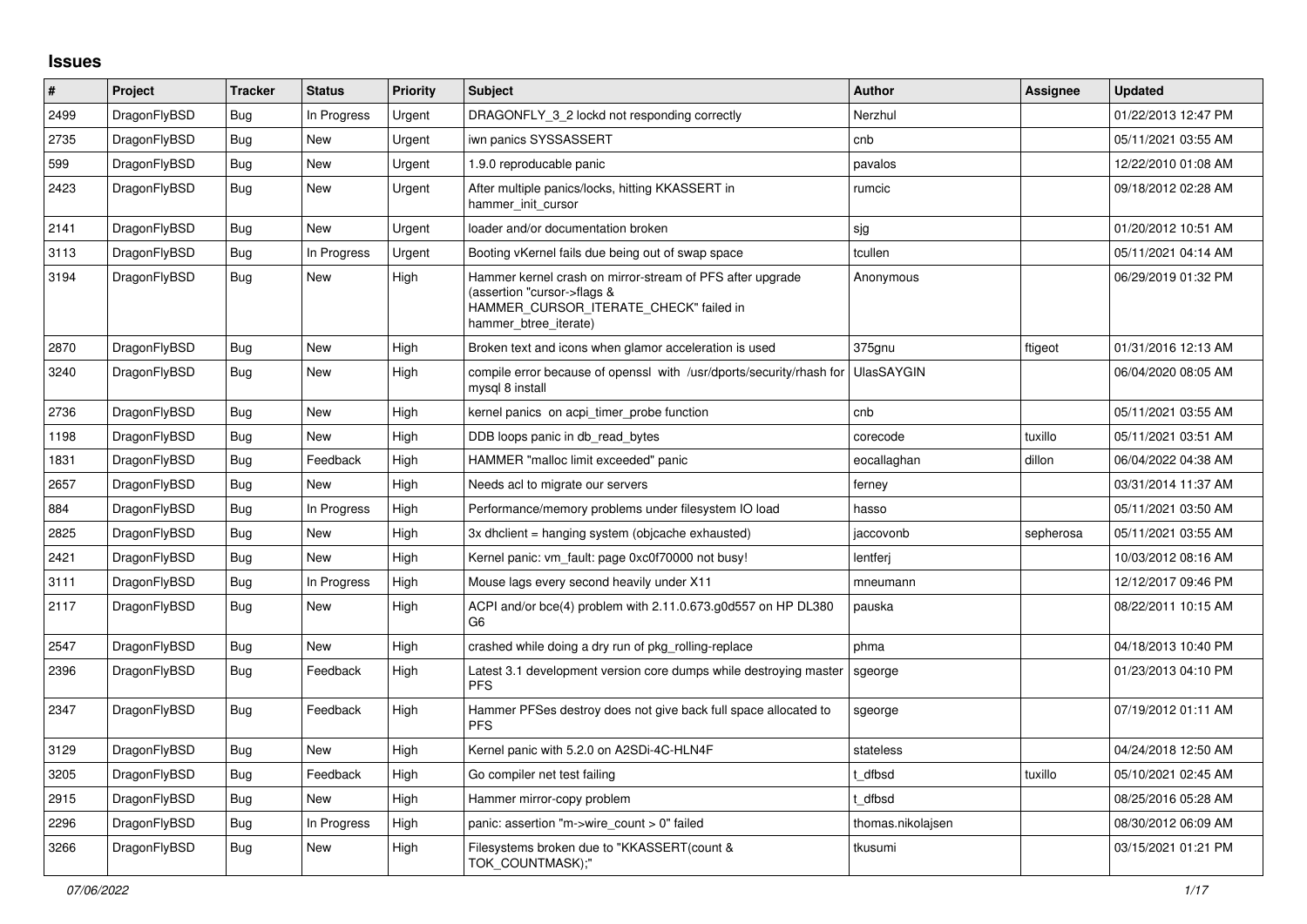| $\vert$ # | Project      | <b>Tracker</b> | <b>Status</b> | <b>Priority</b> | <b>Subject</b>                                                                                 | <b>Author</b>    | Assignee | Updated             |
|-----------|--------------|----------------|---------------|-----------------|------------------------------------------------------------------------------------------------|------------------|----------|---------------------|
| 2930      | DragonFlyBSD | Bug            | New           | High            | 'objcache' causes panic during 'nfs readdir'                                                   | tofergus         |          | 07/26/2016 01:09 PM |
| 2140      | DragonFlyBSD | <b>Bug</b>     | <b>New</b>    | High            | hammer io delallocate panic with 'duplicate entry' message                                     | ttw              |          | 10/07/2011 12:22 PM |
| 2638      | DragonFlyBSD | <b>Bug</b>     | Feedback      | High            | Fix machdep.pmap mmu optimize                                                                  | tuxillo          |          | 05/11/2021 04:07 AM |
| 2495      | DragonFlyBSD | Bug            | New           | High            | DFBSD v3.3.0.960.g553fe7 - ocnt != 0" failed in<br>prop_object_release                         | tuxillo          |          | 05/31/2022 04:08 PM |
| 2828      | DragonFlyBSD | <b>Bug</b>     | New           | High            | On AMD APUs and Bulldozer CPUs, the machdep.cpu_idle_hlt<br>sysctl should be 3 by default      | vadaszi          | vadaszi  | 05/11/2021 04:07 AM |
| 2071      | DragonFlyBSD | <b>Bug</b>     | <b>New</b>    | High            | Panic on assertion: $(int)(flag->seq - seq) > 0$ in hammer flusher flush<br>after inode error  | vsrinivas        |          | 06/12/2011 07:59 AM |
| 1185      | DragonFlyBSD | <b>Bug</b>     | New           | High            | need a tool to merge changes into /etc                                                         | wa1ter           |          | 02/18/2014 06:02 AM |
| 3124      | DragonFlyBSD | <b>Bug</b>     | <b>New</b>    | High            | DragonFlyBSD 5.0.2 with Hammer2 with UEFI install doesn't boot                                 | wiesl            |          | 06/18/2019 05:07 AM |
| 1920      | DragonFlyBSD | <b>Bug</b>     | <b>New</b>    | High            | system hangs                                                                                   | zhtw             |          | 11/22/2010 08:59 AM |
| 3041      | DragonFlyBSD | Submit         | New           | Normal          | firmware: Remove embedding of multiple images in one module.                                   | Anonymous        |          | 12/25/2020 02:15 AM |
| 2438      | DragonFlyBSD | Submit         | Feedback      | Normal          | <b>TRIM</b> fixes                                                                              | Anonymous        | tuxillo  | 05/11/2021 03:45 AM |
| 2297      | DragonFlyBSD | <b>Bug</b>     | <b>New</b>    | Normal          | strange NFS (client) error messages / problems                                                 | Anonymous        |          | 02/19/2012 02:59 PM |
| 2292      | DragonFlyBSD | Bug            | <b>New</b>    | Normal          | re interface with jumbo frames (mtu larger than 1500) hangs after<br>some traffic              | Anonymous        |          | 01/31/2012 12:11 AM |
| 2052      | DragonFlyBSD | <b>Bug</b>     | New           | Normal          | Kernel panic: CPU APIC ID out of range                                                         | Anonymous        |          | 05/02/2011 11:06 AM |
| 1695      | DragonFlyBSD | <b>Bug</b>     | <b>New</b>    | Normal          | NFS-related system breakdown                                                                   | Anonymous        |          | 04/10/2014 12:35 AM |
| 1398      | DragonFlyBSD | Submit         | In Progress   | Normal          | hdestroy(3) restricts hash key to point to malloc'ed space                                     | Anonymous        |          | 08/20/2021 04:06 PM |
| 1397      | DragonFlyBSD | <b>Bug</b>     | Feedback      | Normal          | jobs -I output inconsistency when called from script                                           | Anonymous        | tuxillo  | 05/15/2022 05:07 AM |
| 1390      | DragonFlyBSD | <b>Bug</b>     | In Progress   | Normal          | Use id_t type for {get,set}priority()                                                          | Anonymous        | tuxillo  | 07/05/2019 02:18 AM |
| 2806      | DragonFlyBSD | Bug            | <b>New</b>    | Normal          | failed to configure a link-local address on ath0 (errno = 22)                                  | Chingyuan        |          | 05/25/2021 01:00 AM |
| 989       | DragonFlyBSD | <b>Bug</b>     | New           | Normal          | installer/fdisk trouble with wrapped values                                                    | Discodestroyer   |          | 02/18/2014 06:27 AM |
| 2620      | DragonFlyBSD | <b>Bug</b>     | New           | Normal          | moused problem                                                                                 | FilippoMo        |          | 12/20/2013 10:32 AM |
| 2618      | DragonFlyBSD | <b>Bug</b>     | <b>New</b>    | Normal          | mouse problem on RELEASE-3 6 0                                                                 | FilippoMo        |          | 12/20/2013 03:26 AM |
| 2617      | DragonFlyBSD | Bug            | Feedback      | Normal          | Possible issue with wireless mouse on 3.6 release                                              | FilippoMo        |          | 01/14/2015 03:42 PM |
| 2453      | DragonFlyBSD | <b>Bug</b>     | <b>New</b>    | Normal          | panic: assertion "gd->gd_spinlocks == 0" failed                                                | Johannes.Hofmann |          | 11/12/2012 12:54 PM |
| 1850      | DragonFlyBSD | <b>Bug</b>     | <b>New</b>    | Normal          | volume-add on hammer root fs panic                                                             | Johannes.Hofmann |          | 04/18/2019 04:27 AM |
| 1700      | DragonFlyBSD | Submit         | In Progress   | Normal          | skip boot2 menu on <enter></enter>                                                             | Johannes.Hofmann | tuxillo  | 05/15/2022 08:35 AM |
| 3006      | DragonFlyBSD | Bug            | New           | Normal          | boot0cfg: panic in kern udev.c in function udev dict set cstr when<br>installing in VirtualBox | MichiGreat       |          | 04/01/2017 02:22 PM |
| 1246      | DragonFlyBSD | <b>Bug</b>     | <b>New</b>    | Normal          | bad resolution (monitor desync) with livedvd                                                   | Przem0l          |          | 02/18/2014 06:29 AM |
| 2493      | DragonFlyBSD | Bug            | <b>New</b>    | Normal          | vidcontrol: invalid video mode name                                                            | Svarov           |          | 01/24/2013 09:55 AM |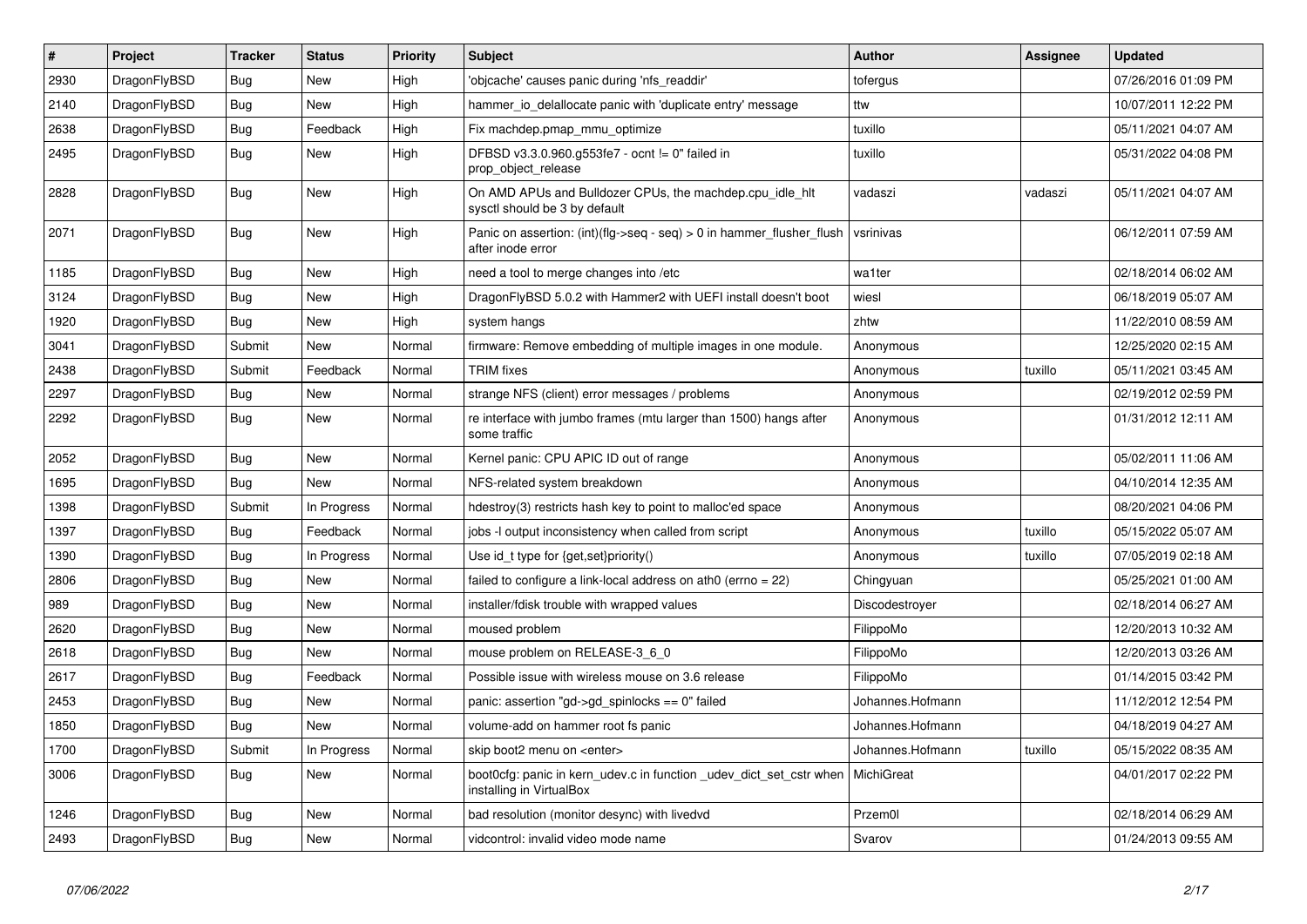| $\pmb{\#}$ | Project      | <b>Tracker</b> | <b>Status</b> | <b>Priority</b> | Subject                                                                                                                      | <b>Author</b>      | <b>Assignee</b> | <b>Updated</b>      |
|------------|--------------|----------------|---------------|-----------------|------------------------------------------------------------------------------------------------------------------------------|--------------------|-----------------|---------------------|
| 2595       | DragonFlyBSD | Bug            | New           | Normal          | DragonFly 3.4.3 crashes on SUN Blade X6250 with Qlogic ISP 2432<br>FC card                                                   | Turvamies          |                 | 10/07/2013 11:53 AM |
| 3219       | DragonFlyBSD | <b>Bug</b>     | <b>New</b>    | Normal          | x11/xorg port can not be build                                                                                               | UlasSAYGIN         |                 | 03/31/2020 08:57 AM |
| 3120       | DragonFlyBSD | Bug            | <b>New</b>    | Normal          | Intel AC 8260 firmware does not load                                                                                         | Vintodrimmer       |                 | 08/28/2018 03:30 AM |
| 2852       | DragonFlyBSD | Bug            | New           | Normal          | Hammer File System - hangs on undo during system boot / mount -<br>will not recover on DragonFlyBSD newer than 3.6.0         | abale              |                 | 05/11/2021 04:07 AM |
| 1941       | DragonFlyBSD | Bug            | <b>New</b>    | Normal          | wlan config crash                                                                                                            | abandon.every.hope |                 | 12/24/2010 07:54 PM |
| 2250       | DragonFlyBSD | Bug            | <b>New</b>    | Normal          | Kernel panic                                                                                                                 | adamk              |                 | 11/23/2018 01:10 AM |
| 3301       | DragonFlyBSD | Bug            | New           | Normal          | Gkrellm from the packages is not showing logged in users in main<br>window, logged in users always $== 0$                    | adrian             |                 | 01/08/2022 04:24 AM |
| 3300       | DragonFlyBSD | Bug            | New           | Normal          | Running Xvnc from TigerVNC package through the INETD daemon<br>in TCP WAIT mode fails hard                                   | adrian             |                 | 01/08/2022 04:25 AM |
| 3299       | DragonFlyBSD | Bug            | In Progress   | Normal          | DragonFlyBSD reports utterly wrong uptime (most of the time, right<br>after booting in)                                      | adrian             |                 | 11/11/2021 01:43 PM |
| 2210       | DragonFlyBSD | Bug            | New           | Normal          | Bugtracker cannot assign default project for new users                                                                       | ahuete.devel       |                 | 11/17/2011 11:30 AM |
| 1824       | DragonFlyBSD | <b>Bug</b>     | Feedback      | Normal          | kernel panic, x86, 2.7.3.859.ge5104                                                                                          | akirchhoff135014   |                 | 03/10/2013 07:49 AM |
| 1921       | DragonFlyBSD | <b>Bug</b>     | In Progress   | Normal          | we miss mlockall                                                                                                             | alexh              | tuxillo         | 06/18/2022 04:08 AM |
| 2520       | DragonFlyBSD | Bug            | New           | Normal          | panic: assertion "IS_SERIALIZED((ifp->if_serializer))" failed in<br>if default serialize assert at /usr/src/sys/net/if.c:437 | ano                |                 | 03/09/2013 12:14 AM |
| 2329       | DragonFlyBSD | Bug            | <b>New</b>    | Normal          | ibm x3550 & acpi                                                                                                             | ano                |                 | 06/03/2014 11:37 AM |
| 3278       | DragonFlyBSD | Bug            | <b>New</b>    | Normal          | Second screen image is distorted                                                                                             | arcade@b1t.name    |                 | 07/10/2021 03:36 AM |
| 3209       | DragonFlyBSD | Bug            | New           | Normal          | svc has some minor bugs                                                                                                      | arcade@b1t.name    |                 | 10/24/2019 09:08 AM |
| 2107       | DragonFlyBSD | Bug            | New           | Normal          | 2.10.1 sata dvd drive issue                                                                                                  | ausppc             |                 | 07/31/2011 08:41 PM |
| 331        | DragonFlyBSD | Bug            | In Progress   | Normal          | ftpsesame (aka Bridging S01E03)                                                                                              | bastyaelvtars      |                 | 03/09/2013 12:28 PM |
| 1718       | DragonFlyBSD | Bug            | Feedback      | Normal          | IDE disk drive not detected by x86_64 2.6.1 Live CD                                                                          | bcox               |                 | 11/27/2021 08:25 AM |
| 3284       | DragonFlyBSD | Bug            | <b>New</b>    | Normal          | Wrong towlower() result for U+038A                                                                                           | bhaible            |                 | 07/10/2021 03:34 AM |
| 3283       | DragonFlyBSD | <b>Bug</b>     | <b>New</b>    | Normal          | mknodat() cannot create FIFOs                                                                                                | bhaible            |                 | 07/10/2021 03:34 AM |
| 3282       | DragonFlyBSD | Bug            | <b>New</b>    | Normal          | unexpected errno value from fopen()                                                                                          | bhaible            |                 | 07/10/2021 03:34 AM |
| 3281       | DragonFlyBSD | <b>Bug</b>     | New           | Normal          | Crash after leaving unattended for a while                                                                                   | bhaible            |                 | 07/10/2021 03:32 AM |
| 3110       | DragonFlyBSD | Bug            | New           | Normal          | crash with ipfw3 under load                                                                                                  | bnegre82           |                 | 12/09/2017 06:22 AM |
| 1594       | DragonFlyBSD | Bug            | New           | Normal          | Kernel panic during boot from Live CD on Dell E6400                                                                          | bodie              |                 | 05/11/2021 03:54 AM |
| 1521       | DragonFlyBSD | <b>Bug</b>     | Feedback      | Normal          | amd64 2.4 livecd won't mount root at boot                                                                                    | bolapara           |                 | 01/28/2018 03:45 AM |
| 2115       | DragonFlyBSD | <b>Bug</b>     | New           | Normal          | [msk] system freeze after receive some paquet                                                                                | bsdsx              |                 | 08/22/2011 10:22 AM |
| 2319       | DragonFlyBSD | Bug            | New           | Normal          | crypt/passwd forward compat                                                                                                  | c.turner1          |                 | 02/28/2012 12:39 PM |
| 2265       | DragonFlyBSD | Bug            | New           | Normal          | mbsrtowcs does not properly handle invalid mbstate_t in ps                                                                   | c.turner1          | swildner        | 01/10/2012 07:56 PM |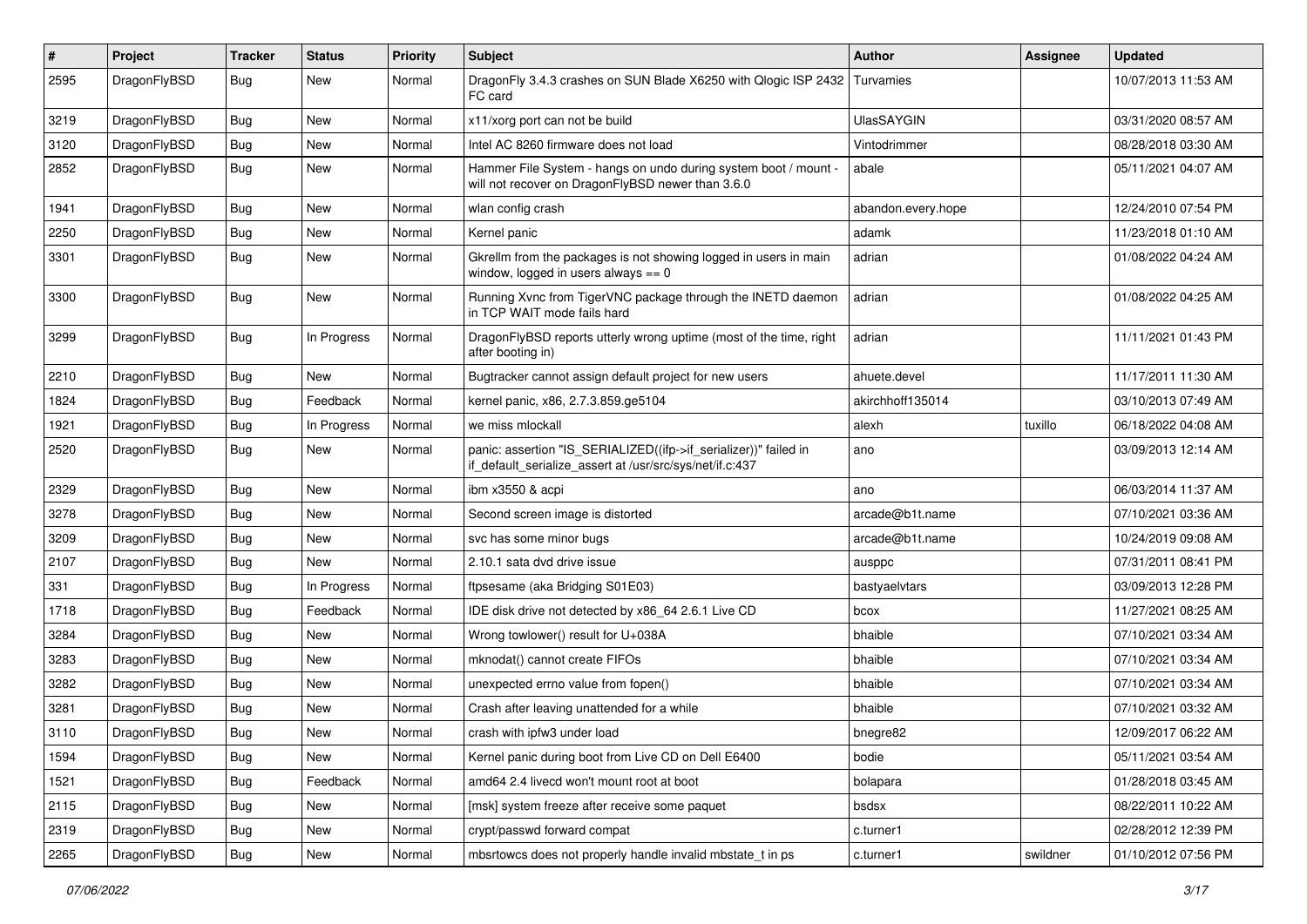| $\vert$ # | <b>Project</b> | <b>Tracker</b> | <b>Status</b> | <b>Priority</b> | <b>Subject</b>                                                                               | <b>Author</b> | Assignee | <b>Updated</b>      |
|-----------|----------------|----------------|---------------|-----------------|----------------------------------------------------------------------------------------------|---------------|----------|---------------------|
| 1618      | DragonFlyBSD   | <b>Bug</b>     | Feedback      | Normal          | collision for 'struct pmap' when using RPC and <sys user.h=""></sys>                         | carenas       |          | 05/11/2021 04:05 AM |
| 3143      | DragonFlyBSD   | <b>Bug</b>     | New           | Normal          | assertion "0" failed in hammer2 inode xop chain sync                                         | cbin          |          | 07/18/2018 12:50 PM |
| 3139      | DragonFlyBSD   | <b>Bug</b>     | <b>New</b>    | Normal          | USB Mouse Does Not Work in DragonflyBSD guest on VirtualBox                                  | chiguy1256    |          | 06/24/2018 10:14 PM |
| 3280      | DragonFlyBSD   | Bug            | <b>New</b>    | Normal          | KMS console and i915(4) not working in 6.0                                                   | cmusser       |          | 07/10/2021 03:35 AM |
| 1481      | DragonFlyBSD   | Bug            | Feedback      | Normal          | panic: assertion: kva p(buf) in soopt from kbuf (after ipfw pipe<br>show, 2.2.1-R)           | combiner      |          | 05/11/2021 04:01 AM |
| 1587      | DragonFlyBSD   | <b>Bug</b>     | Feedback      | Normal          | can't gdb across fork                                                                        | corecode      | tuxillo  | 05/11/2021 03:54 AM |
| 1584      | DragonFlyBSD   | Bug            | In Progress   | Normal          | can't use ssh from jail: debug1: read passphrase: can't open<br>/dev/tty: Device busy        | corecode      | tuxillo  | 05/11/2021 03:53 AM |
| 1583      | DragonFlyBSD   | <b>Bug</b>     | In Progress   | Normal          | panic: assertion: cursor->trans->sync_lock_refs > 0 in<br>hammer_recover_cursor              | corecode      | tuxillo  | 05/11/2021 03:53 AM |
| 1556      | DragonFlyBSD   | Bug            | <b>New</b>    | Normal          | many processes stuck in "hmrrcm", system unusable                                            | corecode      | tuxillo  | 05/11/2021 03:52 AM |
| 1547      | DragonFlyBSD   | Bug            | In Progress   | Normal          | disklabel64 automatic sizing                                                                 | corecode      | tuxillo  | 05/11/2021 03:52 AM |
| 1528      | DragonFlyBSD   | <b>Bug</b>     | In Progress   | Normal          | ktrace does not show proper return values for pipe(2)                                        | corecode      | tuxillo  | 05/11/2021 03:52 AM |
| 1475      | DragonFlyBSD   | <b>Bug</b>     | In Progress   | Normal          | kernel blocks with low memory and syscons setting a high res mode<br>/ scrollback            | corecode      | tuxillo  | 05/11/2021 03:52 AM |
| 1474      | DragonFlyBSD   | Bug            | New           | Normal          | ithread 1 unexpectedly rescheduled                                                           | corecode      | tuxillo  | 05/11/2021 03:52 AM |
| 1469      | DragonFlyBSD   | <b>Bug</b>     | In Progress   | Normal          | Hammer history security concern                                                              | corecode      | tuxillo  | 05/11/2021 03:52 AM |
| 1442      | DragonFlyBSD   | Bug            | <b>New</b>    | Normal          | blocking SIGSEGV and triggering a segment violation produces an<br>all CPU consuming process | corecode      | tuxillo  | 05/11/2021 03:52 AM |
| 1440      | DragonFlyBSD   | <b>Bug</b>     | New           | Normal          | ptrace/gdb doesn't work after process blocks SIGTRAP                                         | corecode      | tuxillo  | 05/11/2021 03:52 AM |
| 1307      | DragonFlyBSD   | <b>Bug</b>     | In Progress   | Normal          | hammer tid -2 shows unexpected result                                                        | corecode      |          | 10/18/2016 05:29 PM |
| 1287      | DragonFlyBSD   | <b>Bug</b>     | Feedback      | Normal          | altg configuration doesn't work                                                              | corecode      | tuxillo  | 05/11/2021 03:51 AM |
| 1030      | DragonFlyBSD   | Bug            | In Progress   | Normal          | msdosfs umount panic                                                                         | corecode      | tuxillo  | 05/11/2021 03:51 AM |
| 911       | DragonFlyBSD   | <b>Bug</b>     | Feedback      | Normal          | kldload/kernel linker can exceed malloc reserve and panic system                             | corecode      | tuxillo  | 05/11/2021 03:51 AM |
| 901       | DragonFlyBSD   | <b>Bug</b>     | Feedback      | Normal          | route show needs to get data from all cpus                                                   | corecode      | tuxillo  | 05/11/2021 03:50 AM |
| 847       | DragonFlyBSD   | <b>Bug</b>     | Feedback      | Normal          | processes getting stuck on mount point                                                       | corecode      | tuxillo  | 05/11/2021 03:50 AM |
| 781       | DragonFlyBSD   | Bug            | In Progress   | Normal          | fdisk uses wrong geometry on usb flash drives                                                | corecode      | tuxillo  | 05/11/2021 03:50 AM |
| 742       | DragonFlyBSD   | <b>Bug</b>     | In Progress   | Normal          | umount problems with multiple mounts                                                         | corecode      | tuxillo  | 06/25/2022 04:02 AM |
| 731       | DragonFlyBSD   | <b>Bug</b>     | New           | Normal          | system freeze on "slice too large"                                                           | corecode      | tuxillo  | 06/25/2022 04:01 AM |
| 341       | DragonFlyBSD   | <b>Bug</b>     | <b>New</b>    | Normal          | Vinum erroneously repors devices as busy                                                     | corecode      | swildner | 01/21/2012 04:50 AM |
| 2687      | DragonFlyBSD   | Bug            | <b>New</b>    | Normal          | natacontrol software RAID in installer                                                       | csmelosky     |          | 06/22/2014 12:03 PM |
| 3243      | DragonFlyBSD   | Bug            | <b>New</b>    | Normal          | SMART status not reported properly for SSD disks                                             | daftaupe      |          | 09/09/2020 11:03 PM |
| 3227      | DragonFlyBSD   | Submit         | New           | Normal          | Add HAMMER2 instructions in the installation medium README                                   | daftaupe      |          | 03/26/2020 03:34 PM |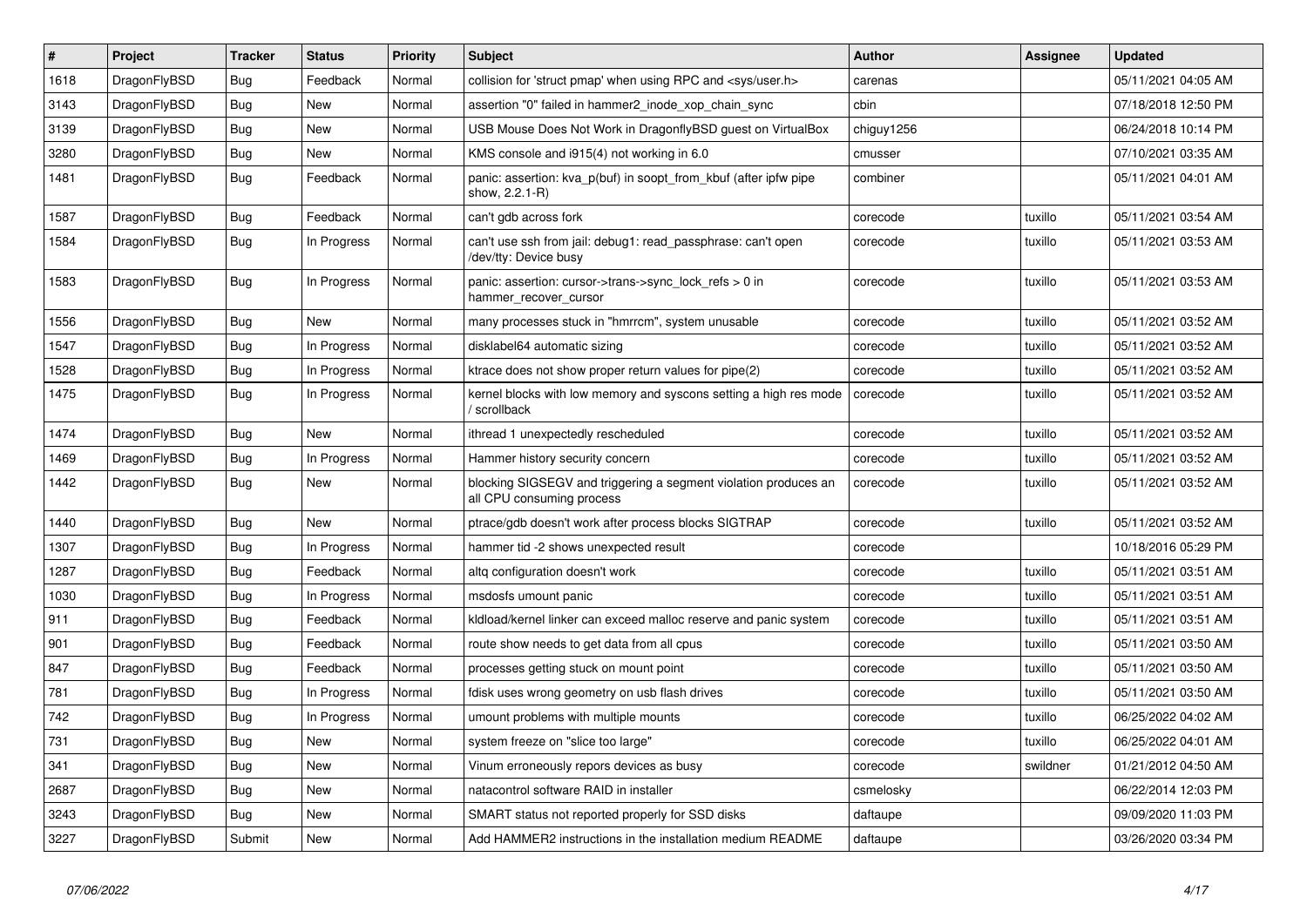| $\pmb{\#}$ | Project      | <b>Tracker</b> | <b>Status</b> | <b>Priority</b> | Subject                                                                                                                                                   | <b>Author</b> | <b>Assignee</b> | <b>Updated</b>      |
|------------|--------------|----------------|---------------|-----------------|-----------------------------------------------------------------------------------------------------------------------------------------------------------|---------------|-----------------|---------------------|
| 3145       | DragonFlyBSD | Submit         | In Progress   | Normal          | Update libelf to FreeBSD 12 current and build as base library usable<br>by ports                                                                          | davshao       | tuxillo         | 08/20/2021 03:58 PM |
| 3031       | DragonFlyBSD | Submit         | In Progress   | Normal          | Update drm/radeon to Linux 4.7.10 as much as possible                                                                                                     | davshao       | ftigeot         | 08/19/2021 12:33 PM |
| 2994       | DragonFlyBSD | Bug            | New           | Normal          | Intermittent boot hangs after git: hammer - HAMMER Version 7                                                                                              | davshao       |                 | 03/30/2017 02:06 PM |
| 2835       | DragonFlyBSD | <b>Bug</b>     | New           | Normal          | /usr/include/c++/5.0/bits/c++locale.h likes<br>POSIX C SOURCE>=200809                                                                                     | davshao       |                 | 11/18/2015 03:40 AM |
| 2688       | DragonFlyBSD | Bug            | New           | Normal          | 67613368bdda7 Fix wrong checks for U4B presence Asrock Z77M<br>difficulty detecting USB keyboard                                                          | davshao       |                 | 06/28/2014 07:08 PM |
| 2652       | DragonFlyBSD | Bug            | New           | Normal          | 189a0ff3761b47  ix: Implement MSI-X support locks up Lenovo<br>S10 Intel Atom n270                                                                        | davshao       |                 | 05/14/2014 01:55 AM |
| 2414       | DragonFlyBSD | <b>Bug</b>     | In Progress   | Normal          | Lenovo S10 acpi freeze (not new)                                                                                                                          | davshao       |                 | 05/11/2021 04:13 AM |
| 3076       | DragonFlyBSD | Bug            | New           | Normal          | sys/dev/netif/ig hal/e1000 ich8lan.c:1594: sanity checking mixup?                                                                                         | dcb           |                 | 10/11/2017 01:58 AM |
| 3025       | DragonFlyBSD | Bug            | <b>New</b>    | Normal          | sys/dev/powermng/powernow/powernow.c:284: bad comparison?                                                                                                 | dcb           |                 | 09/23/2017 07:45 AM |
| 3022       | DragonFlyBSD | Bug            | New           | Normal          | sys/dev/netif/ath/ath/if ath.c:2142: strange bitmask?                                                                                                     | dcb           |                 | 04/11/2017 11:49 AM |
| 3021       | DragonFlyBSD | Bug            | In Progress   | Normal          | sys/dev/drm/i915/i915_gem_stolen.c:115]: (error) Signed integer<br>overflow for expression '65535<<20'                                                    | dcb           |                 | 04/11/2017 12:46 PM |
| 3018       | DragonFlyBSD | Bug            | New           | Normal          | sys/bus/u4b/wlan/if_run.c:5464]: (style) Redundant condition                                                                                              | dcb           |                 | 04/11/2017 11:26 AM |
| 3011       | DragonFlyBSD | Bug            | In Progress   | Normal          | dragonfly/sys/dev/netif/re/re.c: suspicious code?                                                                                                         | dcb           |                 | 07/29/2017 01:26 AM |
| 2717       | DragonFlyBSD | Submit         | Feedback      | Normal          | Out of range numeric handling                                                                                                                             | dclink        | tuxillo         | 05/11/2021 04:08 AM |
| 3154       | DragonFlyBSD | Submit         | New           | Normal          | Update serial handling in bootloader                                                                                                                      | ddegroot      | dillon          | 11/06/2018 11:21 PM |
| 3147       | DragonFlyBSD | Submit         | <b>New</b>    | Normal          | Enable headless installation                                                                                                                              | ddegroot      |                 | 10/09/2018 01:25 PM |
| 2708       | DragonFlyBSD | Bug            | New           | Normal          | unable to send TCP nor UDP on age(4) interface                                                                                                            | dermiste      |                 | 05/11/2021 03:54 AM |
| 1774       | DragonFlyBSD | Bug            | New           | Normal          | New IP header cleanup branch available for testing                                                                                                        | dillon        |                 | 05/15/2022 10:59 AM |
| 1448       | DragonFlyBSD | Bug            | Feedback      | Normal          | panic: assertion: _tp->tt_msg->tt_cpuid == mycpuid in<br>tcp_callout_active tcp_output tcp_usr_send netmsg_pru_send<br>netmsg_service tcpmsg_service_loop | dillon        |                 | 05/11/2021 04:00 AM |
| 1429       | DragonFlyBSD | Bug            | Feedback      | Normal          | vkernel bug - "mfree: m->m_nextpkt != NULL"                                                                                                               | dillon        |                 | 05/11/2021 04:00 AM |
| 1336       | DragonFlyBSD | Bug            | In Progress   | Normal          | Still looking for reports of missed directory entries w/ HAMMER                                                                                           | dillon        |                 | 05/11/2021 04:00 AM |
| 3117       | DragonFlyBSD | Bug            | <b>New</b>    | Normal          | Problem with colours if "intel" video-driver used                                                                                                         | dpostolov     |                 | 01/07/2018 11:35 PM |
| 3116       | DragonFlyBSD | <b>Bug</b>     | New           | Normal          | da0 detects on very big volume if to remove usb install stick and<br>reboot on Intel NUC5PPYH                                                             | dpostolov     |                 | 01/07/2018 09:40 PM |
| 1877       | DragonFlyBSD | Bug            | New           | Normal          | Freeze during 1st hammer cleanup after new install                                                                                                        | elekktretterr |                 | 05/15/2022 11:43 AM |
| 1669       | DragonFlyBSD | <b>Bug</b>     | In Progress   | Normal          | Drive wont open using button                                                                                                                              | elekktretterr |                 | 02/29/2012 12:05 PM |
| 1668       | DragonFlyBSD | <b>Bug</b>     | Feedback      | Normal          | Power button not working                                                                                                                                  | elekktretterr |                 | 03/10/2013 06:22 AM |
| 1634       | DragonFlyBSD | Bug            | New           | Normal          | panic: spin_lock: 0xe4ad1320, indefinitive wait!                                                                                                          | elekktretterr |                 | 01/19/2015 03:21 AM |
| 1613       | DragonFlyBSD | Bug            | Feedback      | Normal          | USB Keyboard not working on master                                                                                                                        | elekktretterr |                 | 05/11/2021 04:05 AM |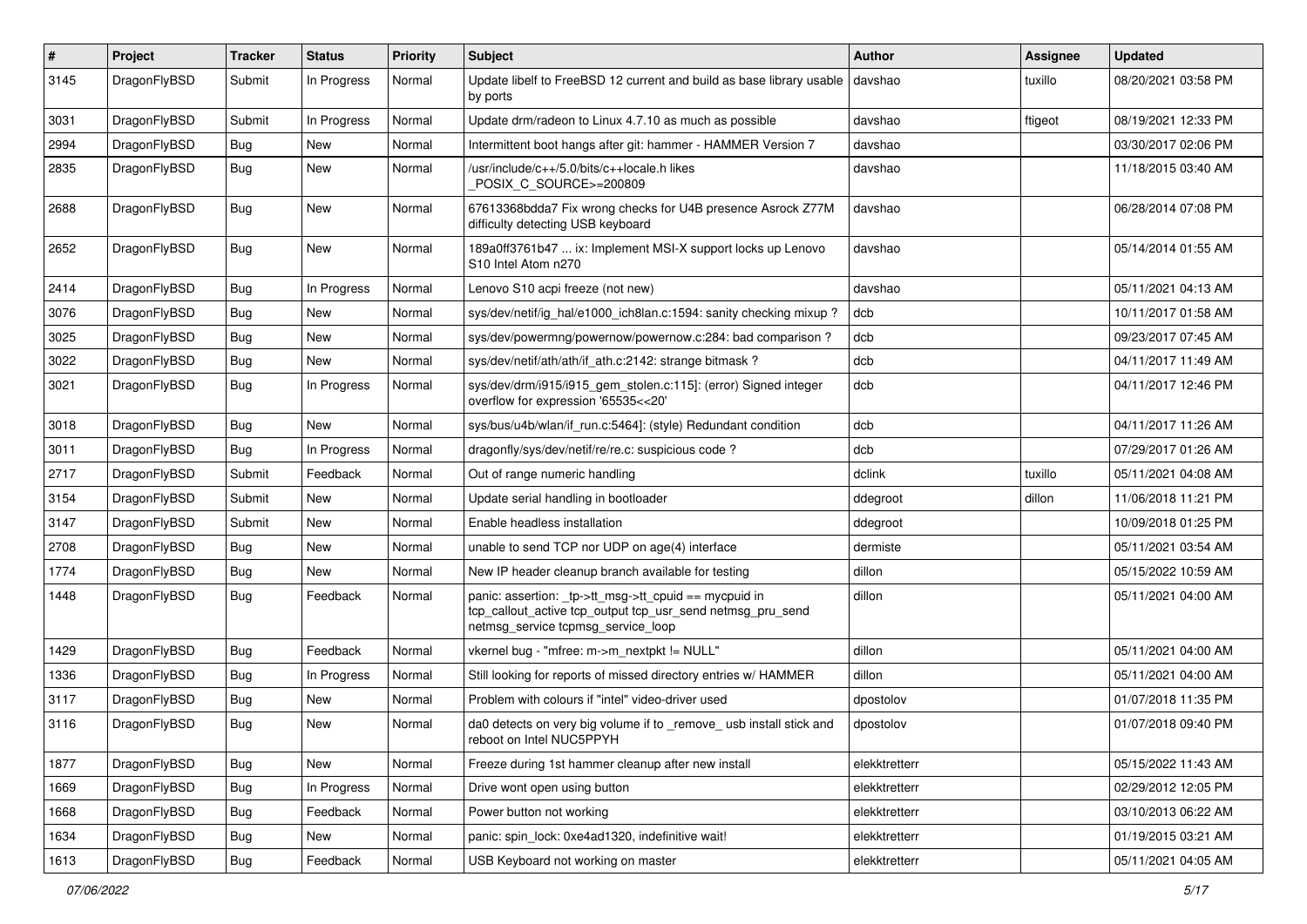| #    | Project      | <b>Tracker</b> | <b>Status</b> | <b>Priority</b> | Subject                                                                                                    | <b>Author</b> | Assignee | <b>Updated</b>      |
|------|--------------|----------------|---------------|-----------------|------------------------------------------------------------------------------------------------------------|---------------|----------|---------------------|
| 1463 | DragonFlyBSD | Bug            | New           | Normal          | Mountroot before drives are initialized                                                                    | elekktretterr |          | 12/07/2010 01:30 PM |
| 1456 | DragonFlyBSD | Bug            | Feedback      | Normal          | Microsoft wireless desktop problems                                                                        | elekktretterr |          | 01/15/2015 08:34 AM |
| 1454 | DragonFlyBSD | <b>Bug</b>     | Feedback      | Normal          | Unable to boot from external USB DVD drive                                                                 | elekktretterr |          | 05/11/2021 04:01 AM |
| 1194 | DragonFlyBSD | Bug            | New           | Normal          | SCSI errors while trying to copy photos from my camera                                                     | elekktretterr |          | 01/14/2015 04:39 PM |
| 1181 | DragonFlyBSD | Bug            | In Progress   | Normal          | ACX111 panic                                                                                               | elekktretterr |          | 05/11/2021 04:00 AM |
| 2254 | DragonFlyBSD | Bug            | <b>New</b>    | Normal          | panic: assertion "ref < &td->td_toks_end" failed in lwkt_gettoken at<br>/usr/src/sys/kern/lwkt_token.c:588 | eocallaghan   |          | 12/05/2011 10:21 PM |
| 2164 | DragonFlyBSD | Bug            | <b>New</b>    | Normal          | panic on reboot from usb.                                                                                  | eocallaghan   |          | 10/27/2011 09:29 AM |
| 2161 | DragonFlyBSD | Bug            | New           | Normal          | Outdated xorg.conf file gets installed into etc and screws up mouse                                        | eocallaghan   |          | 10/27/2011 01:51 PM |
| 2158 | DragonFlyBSD | Bug            | New           | Normal          | iwn panics with assertion on boot.                                                                         | eocallaghan   |          | 10/24/2011 04:13 PM |
| 1592 | DragonFlyBSD | Bug            | Feedback      | Normal          | AcpiOSUnmapMemory: Warning, deallocation did not track<br>allocation.                                      | eocallaghan   |          | 06/02/2014 07:45 AM |
| 1591 | DragonFlyBSD | Bug            | Feedback      | Normal          | Lenovo X301 hangs with AHCI Driver CMD TIMEOUT<br>STS=d0 <bsy></bsy>                                       | eocallaghan   |          | 05/11/2021 04:05 AM |
| 2544 | DragonFlyBSD | Bug            | New           | Normal          | live DVD system boot (menu option 1) caused db> prompt on<br>PE1950                                        | estrabd       |          | 05/11/2021 03:54 AM |
| 3276 | DragonFlyBSD | Submit         | <b>New</b>    | Normal          | Add option controlling whether gpt expand expands the last partition<br>(needs testing)                    | falsifian     |          | 07/10/2021 03:35 AM |
| 2075 | DragonFlyBSD | Bug            | <b>New</b>    | Normal          | pflogd on x86 64                                                                                           | fanch         |          | 05/16/2011 04:04 PM |
| 2569 | DragonFlyBSD | Bug            | New           | Normal          | ctime NFS                                                                                                  | ferney        |          | 08/11/2013 04:35 AM |
| 1672 | DragonFlyBSD | Bug            | Feedback      | Normal          | panic (trap 12) around btree_search() in 2.4.1-RELEASE                                                     | floid         |          | 01/19/2015 03:36 AM |
| 979  | DragonFlyBSD | Bug            | Feedback      | Normal          | Failure-prone USB mass storage (SB600? msdosfs? CAM?)                                                      | floid         |          | 01/15/2015 08:38 AM |
| 846  | DragonFlyBSD | Bug            | Feedback      | Normal          | USB bugs:usb mouse can't used!                                                                             | frankning     |          | 01/15/2015 08:36 AM |
| 1899 | DragonFlyBSD | Bug            | New           | Normal          | Keyboard doesn't work                                                                                      | fransm        |          | 05/15/2022 03:32 PM |
| 2819 | DragonFlyBSD | Bug            | In Progress   | Normal          | Random micro system freezes after a week of uptime                                                         | ftigeot       | dillon   | 08/16/2015 08:46 PM |
| 2803 | DragonFlyBSD | Bug            | New           | Normal          | HAMMER: Warning: UNDO area too small!                                                                      | ftigeot       |          | 03/11/2015 03:42 PM |
| 2674 | DragonFlyBSD | Bug            | New           | Normal          | <b>GPT Support</b>                                                                                         | ftigeot       |          | 12/28/2015 02:54 PM |
| 2619 | DragonFlyBSD | Bug            | New           | Normal          | DragonFly 3.6 can't be installed on a 6TB volume                                                           | ftigeot       |          | 02/23/2014 11:55 PM |
| 2535 | DragonFlyBSD | Bug            | New           | Normal          | Imap processes apparentlt blocked on disk I/O                                                              | ftigeot       |          | 04/02/2013 09:31 AM |
| 2416 | DragonFlyBSD | <b>Bug</b>     | New           | Normal          | ".' entry can be removed on mounted nfs filesystem                                                         | ftigeot       | tuxillo  | 06/03/2014 04:40 AM |
| 2122 | DragonFlyBSD | Submit         | New           | Normal          | [Review] Fixes to the VFS layer                                                                            | ftigeot       |          | 05/31/2022 03:25 PM |
| 2051 | DragonFlyBSD | <b>Bug</b>     | New           | Normal          | No ipv6 lan route entry created on 2.10                                                                    | ftigeot       |          | 04/21/2011 10:37 AM |
| 2037 | DragonFlyBSD | <b>Bug</b>     | Feedback      | Normal          | Panic Bad link elm while building packages                                                                 | ftigeot       | dillon   | 04/21/2011 07:20 AM |
| 1923 | DragonFlyBSD | <b>Bug</b>     | <b>New</b>    | Normal          | Abysmal NFS performance with IPv6                                                                          | ftigeot       |          | 12/05/2010 09:34 PM |
| 1826 | DragonFlyBSD | Bug            | New           | Normal          | panic during boot: assertion so->so_port  in tcp_input                                                     | ftigeot       |          | 05/15/2022 11:05 AM |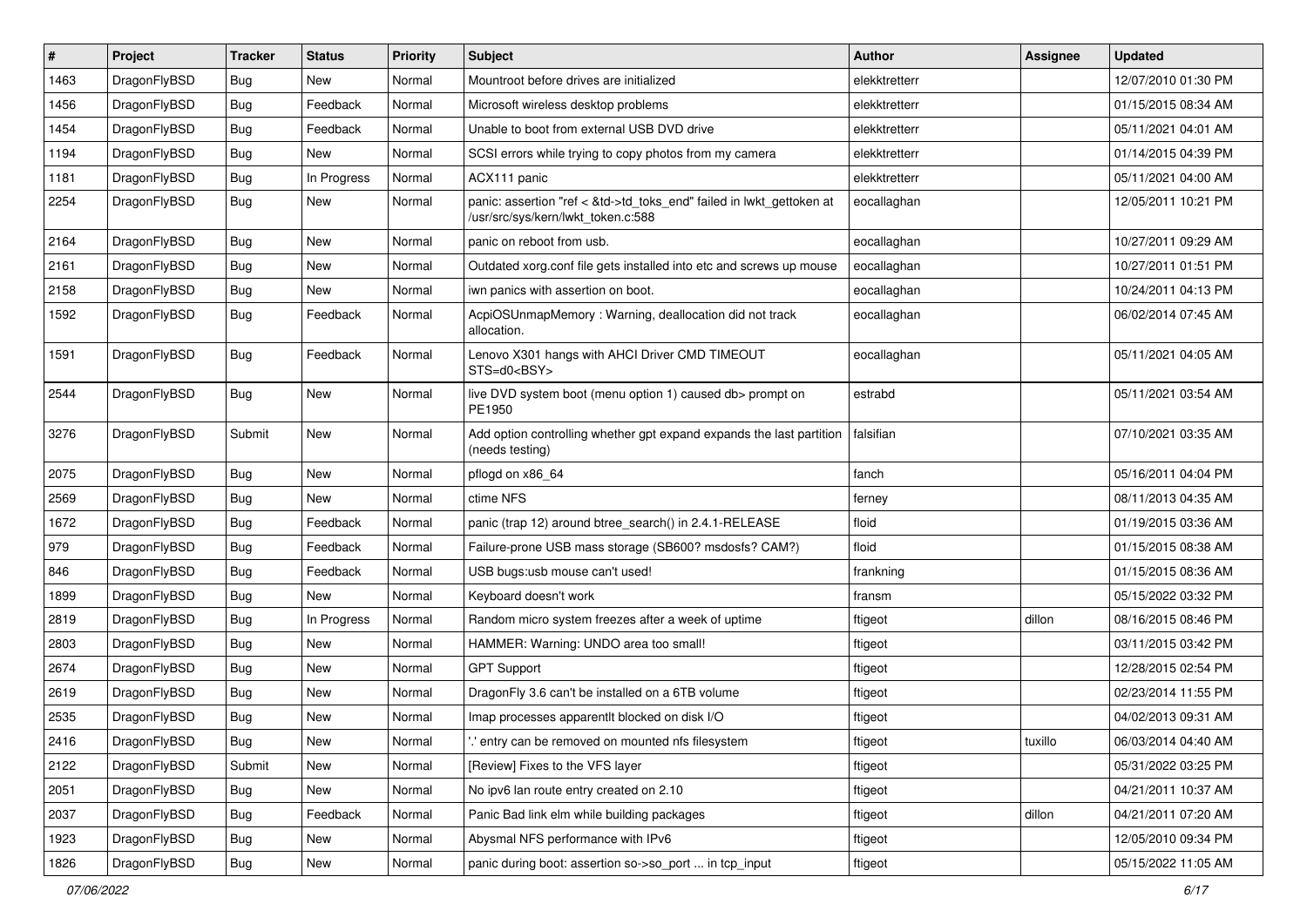| #    | Project      | <b>Tracker</b> | <b>Status</b> | <b>Priority</b> | Subject                                                                                    | Author          | <b>Assignee</b> | <b>Updated</b>      |
|------|--------------|----------------|---------------|-----------------|--------------------------------------------------------------------------------------------|-----------------|-----------------|---------------------|
| 1818 | DragonFlyBSD | Bug            | New           | Normal          | panic: Bad tailq NEXT (kqueue issue ?)                                                     | ftigeot         |                 | 05/15/2022 11:40 AM |
| 1593 | DragonFlyBSD | Bug            | Feedback      | Normal          | panic: assertion: ccb == ap->ap_err_ccb in ahci_put_err_ccb                                | ftigeot         | ftigeot         | 05/15/2022 05:09 AM |
| 2577 | DragonFlyBSD | Bug            | New           | Normal          | virtio-blk iops performance is cpu limited on high end devices                             | $g$ js $278$    | vsrinivas       | 08/01/2013 02:28 PM |
| 3165 | DragonFlyBSD | Bug            | New           | Normal          | Looping at boot time                                                                       | gop             |                 | 12/28/2018 01:04 PM |
| 2094 | DragonFlyBSD | Bug            | <b>New</b>    | Normal          | Segfault when gdb printing backtrace from core dump                                        | greenrd         |                 | 06/25/2011 04:14 PM |
| 1563 | DragonFlyBSD | Bug            | Feedback      | Normal          | reset(1) doesn't reset terminal to the defaults                                            | hasso           |                 | 03/10/2013 04:17 AM |
| 1525 | DragonFlyBSD | Bug            | New           | Normal          | boehm-gc problems                                                                          | hasso           |                 | 10/13/2012 07:13 PM |
| 1502 | DragonFlyBSD | Bug            | In Progress   | Normal          | Lock while deleting files from nohistory HAMMER directories                                | hasso           |                 | 03/10/2013 04:28 AM |
| 1486 | DragonFlyBSD | Bug            | Feedback      | Normal          | Interrupt storm related to SATA DVD device                                                 | hasso           |                 | 05/11/2021 04:01 AM |
| 1430 | DragonFlyBSD | Bug            | New           | Normal          | Buggy w(1)?                                                                                | hasso           | alexh           | 11/24/2010 08:09 AM |
| 1411 | DragonFlyBSD | Bug            | Feedback      | Normal          | Burning doesn't work with ahci(4)                                                          | hasso           | dillon          | 05/11/2021 04:00 AM |
| 2125 | DragonFlyBSD | Bug            | <b>New</b>    | Normal          | Weird garbage in dmesg                                                                     | herrgard        |                 | 08/30/2011 08:04 PM |
| 2045 | DragonFlyBSD | Bug            | New           | Normal          | ral(4): Fatal trap 12: page fault while in kernel mode (two panics)                        | herrgard        |                 | 11/03/2011 05:34 PM |
| 3206 | DragonFlyBSD | Submit         | <b>New</b>    | Normal          | update psm/kbd to FreeBSD 12.0 code                                                        | htse            |                 | 10/05/2019 03:49 PM |
| 3201 | DragonFlyBSD | Submit         | New           | Normal          | Fixes make search display                                                                  | htse            |                 | 08/20/2021 04:02 PM |
| 3189 | DragonFlyBSD | Bug            | New           | Normal          | Allow DragonFly Mail Agent to accept an alternate config via<br>command line switch        | iang            |                 | 08/16/2021 12:42 AM |
| 3029 | DragonFlyBSD | Bug            | <b>New</b>    | Normal          | Running DflyBSD 4.8 on FreeBSD bhyve as a guest                                            | iron            |                 | 05/13/2022 04:33 AM |
| 2746 | DragonFlyBSD | <b>Bug</b>     | New           | Normal          | some fraction of xterms started from the xmonad window manager<br>get killed with SIGALRM  | isenmann        | profmakx        | 12/28/2014 02:51 AM |
| 2604 | DragonFlyBSD | Bug            | <b>New</b>    | Normal          | dell laptop does not boot with LATEST                                                      | isenmann        |                 | 11/20/2013 02:07 AM |
| 3134 | DragonFlyBSD | Bug            | <b>New</b>    | Normal          | RFC 3021 (/31 networks) appear to be unsupported                                           | jailbird        |                 | 05/16/2018 11:03 PM |
| 2369 | DragonFlyBSD | Bug            | New           | Normal          | panic: Bad link elm 0xffffffe07edf6068 next->prev != elm                                   | jaydg           |                 | 08/15/2012 03:04 AM |
| 2353 | DragonFlyBSD | Bug            | In Progress   | Normal          | panic: assertion "gd->gd_spinlocks_wr == 0" failed in<br>bsd4_schedulerclock               | jaydg           | alexh           | 11/28/2012 01:57 AM |
| 2308 | DragonFlyBSD | Bug            | New           | Normal          | System freeze when unloading snd_hda                                                       | jaydg           |                 | 02/19/2012 07:15 AM |
| 2731 | DragonFlyBSD | <b>Bug</b>     | In Progress   | Normal          | Screen full of random colors when starting Xorg with Intel Haswell<br>HD Graphics P4600    | jkatzmaier      |                 | 11/12/2014 04:08 PM |
| 3089 | DragonFlyBSD | Bug            | In Progress   | Normal          | vtnet(4) - disable TCP checksum offload by default                                         | jlane           | vadaszi         | 05/11/2021 04:14 AM |
| 2890 | DragonFlyBSD | <b>Bug</b>     | New           | Normal          | not able to boot usb installer on Toshiba Chromebook 2                                     | johnnywhishbone |                 | 02/22/2016 03:42 AM |
| 2712 | DragonFlyBSD | <b>Bug</b>     | New           | Normal          | connect(2) returns EINVAL when retrying after ECONNREFUSED                                 | jorisgio        |                 | 08/14/2014 05:31 PM |
| 2391 | DragonFlyBSD | <b>Bug</b>     | In Progress   | Normal          | System lock with ahci and acpi enabled on ATI RS690 chipset with<br>SMB600 sata controller | jorisgio        | vadaszi         | 06/03/2015 03:51 PM |
| 2568 | DragonFlyBSD | <b>Bug</b>     | <b>New</b>    | Normal          | AHCI panic                                                                                 | josepht         |                 | 06/07/2013 05:52 PM |
| 2013 | DragonFlyBSD | <b>Bug</b>     | In Progress   | Normal          | oversized DMA request loop                                                                 | josepht         |                 | 05/11/2021 04:06 AM |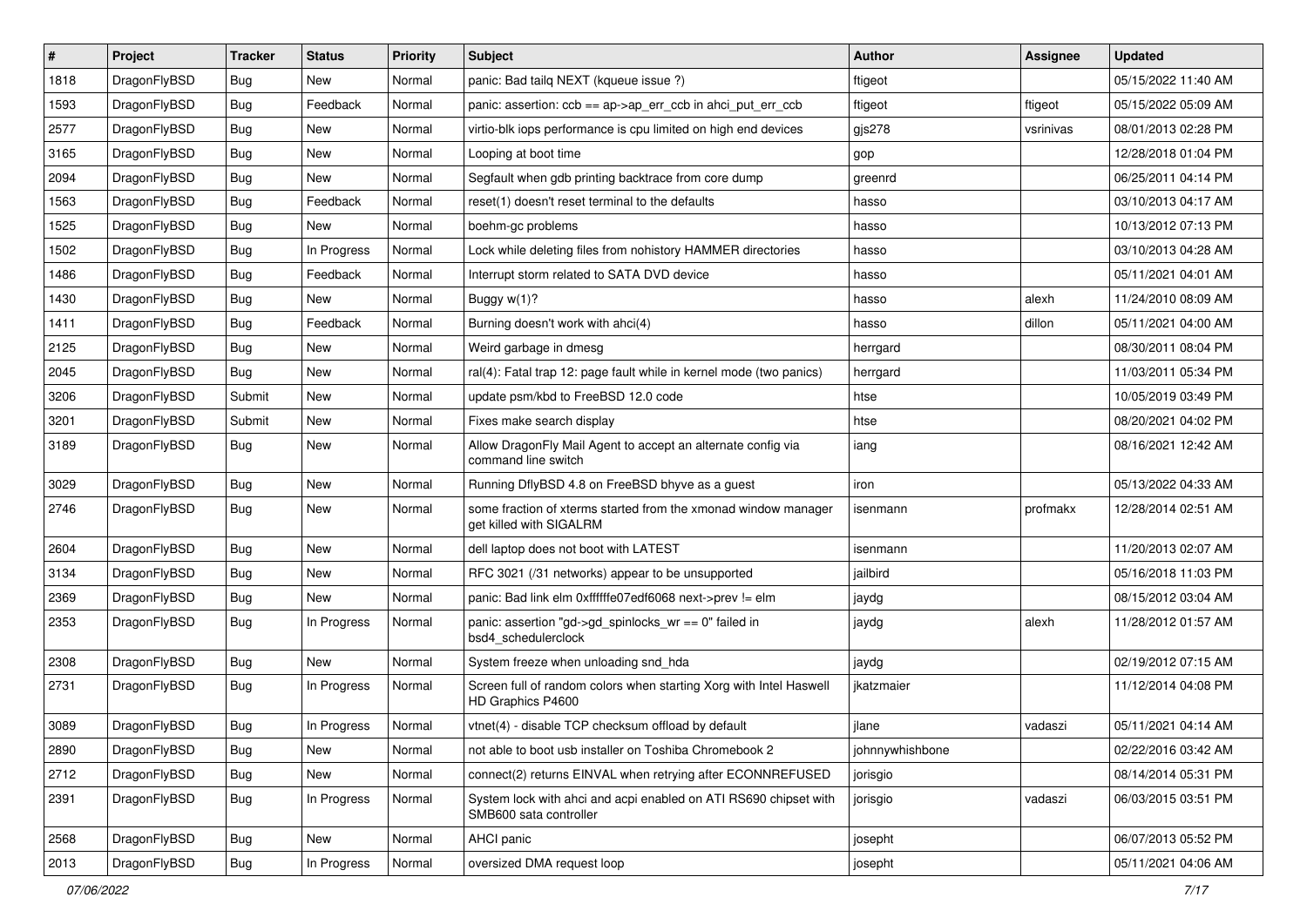| #    | Project      | <b>Tracker</b> | <b>Status</b> | <b>Priority</b> | Subject                                                                                                    | Author        | Assignee  | <b>Updated</b>      |
|------|--------------|----------------|---------------|-----------------|------------------------------------------------------------------------------------------------------------|---------------|-----------|---------------------|
| 1745 | DragonFlyBSD | Bug            | Feedback      | Normal          | kmalloc panic                                                                                              | josepht       |           | 05/11/2021 04:05 AM |
| 1330 | DragonFlyBSD | Bug            | Feedback      | Normal          | Hammer, usb disk, SYNCHRONIZE CACHE failure                                                                | josepht       |           | 06/02/2014 04:56 AM |
| 1717 | DragonFlyBSD | <b>Bug</b>     | Feedback      | Normal          | HAMMER panic in hammer cursor down()                                                                       | josepht1      |           | 05/11/2021 04:05 AM |
| 2245 | DragonFlyBSD | Bug            | New           | Normal          | panic: assertion "ref < &td->td_toks_end" failed in lwkt_gettoken at<br>/usr/src/sys/kern/lwkt_token.c:588 | juanfra684    |           | 11/22/2011 07:41 PM |
| 2153 | DragonFlyBSD | Bug            | <b>New</b>    | Normal          | Too many unuseful warnings at boot                                                                         | juanfra684    |           | 10/18/2011 10:16 PM |
| 2444 | DragonFlyBSD | Bug            | New           | Normal          | Crash during Hammer overnight cleanup                                                                      | justin        |           | 11/04/2012 07:58 AM |
| 2090 | DragonFlyBSD | <b>Bug</b>     | Feedback      | Normal          | snd_hda does not support headphone automute                                                                | justin        |           | 03/29/2012 08:03 PM |
| 2645 | DragonFlyBSD | <b>Bug</b>     | New           | Normal          | panic with dsched fq and ioprio                                                                            | jyoung15      |           | 02/20/2014 07:29 AM |
| 1727 | DragonFlyBSD | Bug            | Feedback      | Normal          | CD boot panic (2.6.1) (usb?)                                                                               | kiril         |           | 05/15/2022 05:10 AM |
| 2288 | DragonFlyBSD | <b>Bug</b>     | Feedback      | Normal          | Random IO performance loss introduced since January 1st                                                    | lentferj      |           | 01/23/2013 04:21 PM |
| 1939 | DragonFlyBSD | Bug            | <b>New</b>    | Normal          | Panic on nightly build and stress test box                                                                 | lentferj      |           | 12/18/2010 08:41 AM |
| 1916 | DragonFlyBSD | <b>Bug</b>     | New           | Normal          | Constant crashes on x86 64 with UFS                                                                        | lentferj      |           | 11/21/2010 07:40 PM |
| 2892 | DragonFlyBSD | <b>Bug</b>     | <b>New</b>    | Normal          | swap pager:indefinite wait bufferf error                                                                   | <b>Ihmwzy</b> |           | 02/21/2016 10:32 PM |
| 3310 | DragonFlyBSD | Bug            | In Progress   | Normal          | NVMM+QEMU fail to boot with UEFI: Mem Assist Failed<br>[gpa=0xfffffff0]                                    | liweitianux   |           | 01/11/2022 03:22 PM |
| 3028 | DragonFlyBSD | Bug            | In Progress   | Normal          | installer: confusion of set/get disk encryption passphrase dialogs                                         | liweitianux   | tuxillo   | 06/03/2022 05:13 PM |
| 2917 | DragonFlyBSD | Bug            | New           | Normal          | da8: reading primary partition table: error accessing offset<br>000000000000 for 512                       | liweitianux   |           | 05/11/2021 08:43 PM |
| 2565 | DragonFlyBSD | Bug            | New           | Normal          | "ifconfig ix0 up" panic                                                                                    | Itpig402a     |           | 06/03/2013 05:46 AM |
| 2434 | DragonFlyBSD | <b>Bug</b>     | New           | Normal          | BTX Halted - Boot fails on USB/GUI                                                                         | lucmv         |           | 10/17/2012 08:12 PM |
| 2808 | DragonFlyBSD | Bug            | <b>New</b>    | Normal          | X freeze by switching between X and VT - results in black screen                                           | lukesky333    |           | 05/11/2021 03:55 AM |
| 2531 | DragonFlyBSD | Bug            | <b>New</b>    | Normal          | camcontrol fails to disable APM                                                                            | m.lombardi85  |           | 03/23/2013 12:28 PM |
| 2370 | DragonFlyBSD | <b>Bug</b>     | <b>New</b>    | Normal          | panic: ffs_valloc: dup alloc                                                                               | marino        | vsrinivas | 02/01/2013 09:28 AM |
| 2167 | DragonFlyBSD | Bug            | <b>New</b>    | Normal          | shutdown/reboot fails after uptime msg                                                                     | marino        |           | 11/28/2011 03:01 AM |
| 2092 | DragonFlyBSD | <b>Bug</b>     | <b>New</b>    | Normal          | Panic: Bad link elm 0x next->prev != elm                                                                   | masterblaster | dillon    | 12/04/2011 12:49 PM |
| 3035 | DragonFlyBSD | Bug            | New           | Normal          | panic: assertion "cpu >= 0 && cpu < ncpus" failed in netisr_cpuport<br>at /usr/src/sys/net/netisr2.h:87    | masu          |           | 05/11/2017 01:24 AM |
| 2809 | DragonFlyBSD | Bug            | New           | Normal          | hammer mirror-stream                                                                                       | masu          |           | 04/10/2015 12:33 AM |
| 1860 | DragonFlyBSD | <b>Bug</b>     | Feedback      | Normal          | Panic while creating UFS fs on vn(4) for initrd                                                            | matthias      |           | 02/29/2012 07:16 AM |
| 2067 | DragonFlyBSD | <b>Bug</b>     | New           | Normal          | sound/pcm: "play interrupt timeout, channel dead"                                                          | matthiasr     |           | 05/11/2021 03:55 AM |
| 2598 | DragonFlyBSD | <b>Bug</b>     | New           | Normal          | i386 via USB Booting                                                                                       | mbzadegan     |           | 10/21/2013 02:28 AM |
| 2644 | DragonFlyBSD | Bug            | Feedback      | Normal          | 3.6.0-REL trap 9 on boot                                                                                   | memmerto      |           | 11/27/2021 08:08 AM |
| 1293 | DragonFlyBSD | Bug            | New           | Normal          | 2.2.1-REL Installer Request                                                                                | mk            | tuxillo   | 05/11/2021 04:00 AM |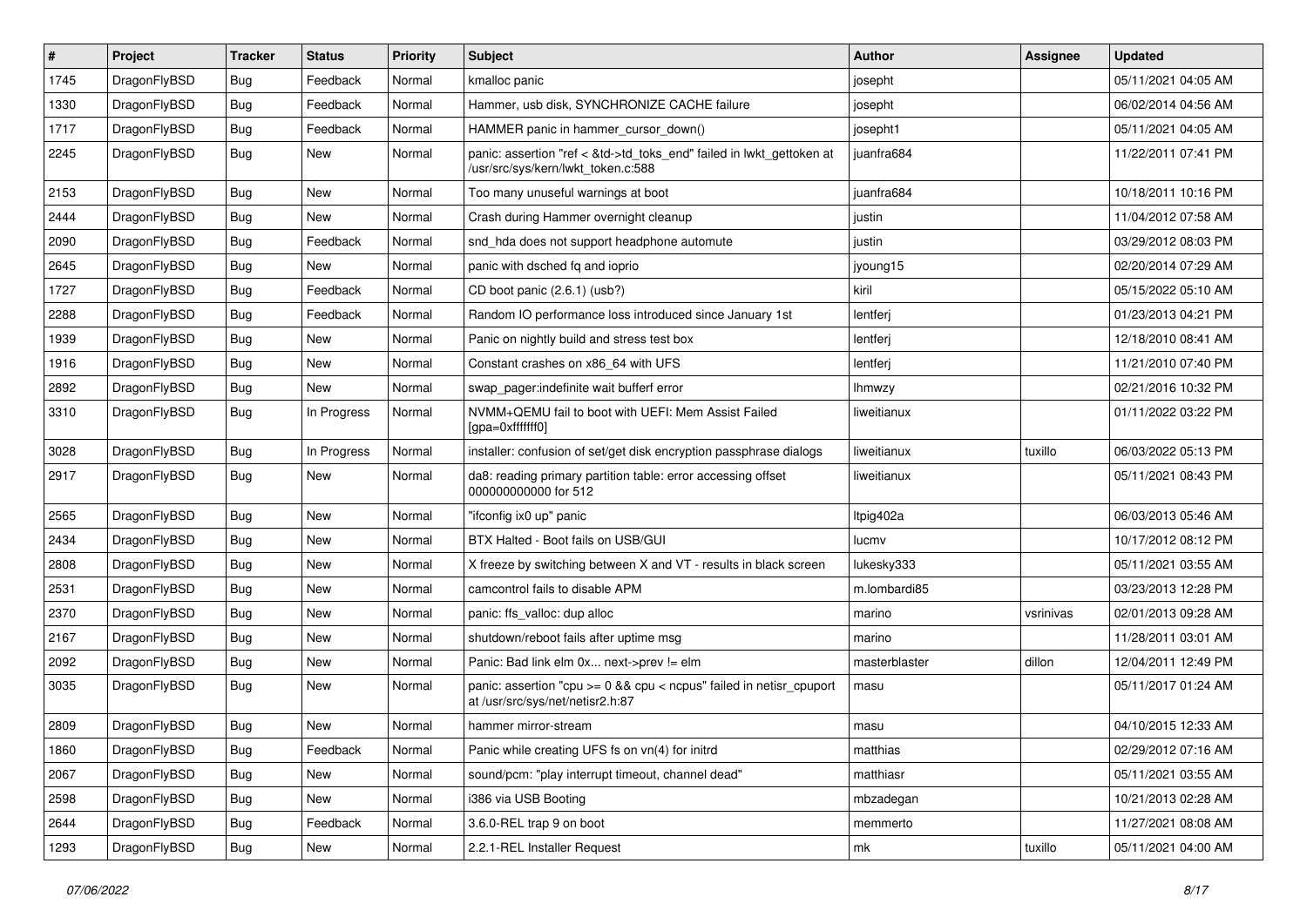| $\pmb{\#}$ | Project      | <b>Tracker</b> | <b>Status</b> | <b>Priority</b> | Subject                                                                                                            | <b>Author</b>          | Assignee  | <b>Updated</b>      |
|------------|--------------|----------------|---------------|-----------------|--------------------------------------------------------------------------------------------------------------------|------------------------|-----------|---------------------|
| 3317       | DragonFlyBSD | Bug            | In Progress   | Normal          | Network vtnet0 not working on Hetzner cloud                                                                        | mneumann               |           | 06/18/2022 03:55 AM |
| 3235       | DragonFlyBSD | Bug            | <b>New</b>    | Normal          | Kernel panic in devfs vnops.c                                                                                      | mneumann               |           | 04/28/2020 07:00 AM |
| 3222       | DragonFlyBSD | Bug            | New           | Normal          | gcc - undefined reference to '__atomic_load' (missing libatomic?)                                                  | mneumann               |           | 02/08/2020 02:45 AM |
| 2972       | DragonFlyBSD | Bug            | <b>New</b>    | Normal          | ipfw3 "deny to me" does not work correctly                                                                         | mneumann               |           | 12/27/2016 12:11 PM |
| 2881       | DragonFlyBSD | Bug            | <b>New</b>    | Normal          | Pulseaudio hangs/resets system when starting X11                                                                   | mneumann               |           | 01/09/2016 03:08 AM |
| 2788       | DragonFlyBSD | Bug            | New           | Normal          | ioctl GSLICEINFO: Not working for vnode slice                                                                      | mneumann               |           | 02/12/2015 07:49 AM |
| 3218       | DragonFlyBSD | Bug            | New           | Normal          | Kernel panics are not sent to comconsole when booted over EFI                                                      | mqudsi                 |           | 12/02/2019 08:52 PM |
| 168        | DragonFlyBSD | Bug            | In Progress   | Normal          | Livelocked limit engaged while trying to setup IPW wireless                                                        | mschacht               | sepherosa | 05/11/2021 04:05 AM |
| 1144       | DragonFlyBSD | Bug            | Feedback      | Normal          | Incorrect clock under KVM                                                                                          | msylvan                |           | 03/09/2013 01:17 PM |
| 2104       | DragonFlyBSD | Bug            | <b>New</b>    | Normal          | network configuration seg. fault on install CD                                                                     | navratil               |           | 07/26/2011 07:55 AM |
| 2958       | DragonFlyBSD | Bug            | Feedback      | Normal          | Hammer FS dies during pruning after massive write load                                                             | neilb                  |           | 10/11/2016 04:20 AM |
| 2957       | DragonFlyBSD | Bug            | Feedback      | Normal          | swapoff -a followed by swapon -a doesn't give your swap back                                                       | neilb                  |           | 10/09/2016 04:17 AM |
| 2098       | DragonFlyBSD | Submit         | New           | Normal          | [PATCH] correct ath man page example<br>(/usr/src/share/man/man4/ath.4)                                            | nobody                 |           | 11/15/2011 12:27 AM |
| 3215       | DragonFlyBSD | Bug            | <b>New</b>    | Normal          | Hang in tcdrain(3) after write(3)                                                                                  | noloader               |           | 11/25/2019 03:08 PM |
| 2622       | DragonFlyBSD | Bug            | New           | Normal          | VAIO FIT15E fn keys support                                                                                        | nonsolosoft            |           | 12/31/2013 01:31 AM |
| 2621       | DragonFlyBSD | Bug            | New           | Normal          | core dump using cdrom                                                                                              | nonsolosoft            |           | 12/27/2013 12:43 AM |
| 2412       | DragonFlyBSD | Bug            | <b>New</b>    | Normal          | wlan0 fails to get address via dhclient                                                                            | nonsolosoft            |           | 08/30/2012 05:55 AM |
| 2182       | DragonFlyBSD | Bug            | New           | Normal          | if_msk PHY FIFO underrun/overflow                                                                                  | nonsolosoft            |           | 09/03/2012 06:39 AM |
| 1193       | DragonFlyBSD | Bug            | <b>New</b>    | Normal          | kernel doesn't recognize cdrom drive                                                                               | nonsolosoft            |           | 01/25/2014 09:11 PM |
| 3052       | DragonFlyBSD | Bug            | New           | Normal          | panic DragonFly v4.8.1-RELEASE by mounting a malformed NTFS<br>image [64.000]                                      | open.source@ribose.com |           | 08/14/2017 03:22 AM |
| 3051       | DragonFlyBSD | Bug            | <b>New</b>    | Normal          | panic DragonFly v4.8.1-RELEASE by mounting a malformed NTFS<br>image [12.000]                                      | open.source@ribose.com |           | 08/14/2017 03:20 AM |
| 3049       | DragonFlyBSD | Bug            | New           | Normal          | panic DragonFly v4.8.1-RELEASE by mounting a malformed<br>msdosfs image [12.128]                                   | open.source@ribose.com |           | 08/14/2017 02:53 AM |
| 2802       | DragonFlyBSD | Bug            | <b>New</b>    | Normal          | USB Wifi urtwn0 crash from cd boot                                                                                 | opvalues               |           | 03/10/2015 01:07 AM |
| 2799       | DragonFlyBSD | Bug            | <b>New</b>    | Normal          | Fatal trap 12 caused by moused(8) -p/dev/cual0                                                                     | opvalues               |           | 03/04/2015 11:01 PM |
| 3152       | DragonFlyBSD | <b>Bug</b>     | Feedback      | Normal          | Console's size in ttyv0 and single user mode is sticking to 80x25,<br>while ttyv1 can make use of the whole screen | overtime               |           | 02/24/2019 01:08 AM |
| 2874       | DragonFlyBSD | <b>Bug</b>     | <b>New</b>    | Normal          | make world DESTDIR=/emptydir fails                                                                                 | pascii                 |           | 12/25/2015 07:04 AM |
| 2898       | DragonFlyBSD | <b>Bug</b>     | New           | Normal          | <b>HAMMER</b> panic                                                                                                | pavalos                |           | 11/03/2018 07:05 AM |
| 2526       | DragonFlyBSD | <b>Bug</b>     | New           | Normal          | hammer cleanup doesn't run on first day of DST                                                                     | pavalos                |           | 10/18/2016 05:28 PM |
| 2248       | DragonFlyBSD | <b>Bug</b>     | New           | Normal          | sysctl panic                                                                                                       | pavalos                |           | 11/23/2011 06:23 PM |
| 2199       | DragonFlyBSD | <b>Bug</b>     | New           | Normal          | screen segfaults if utmpx isn't present                                                                            | pavalos                |           | 11/15/2011 10:52 PM |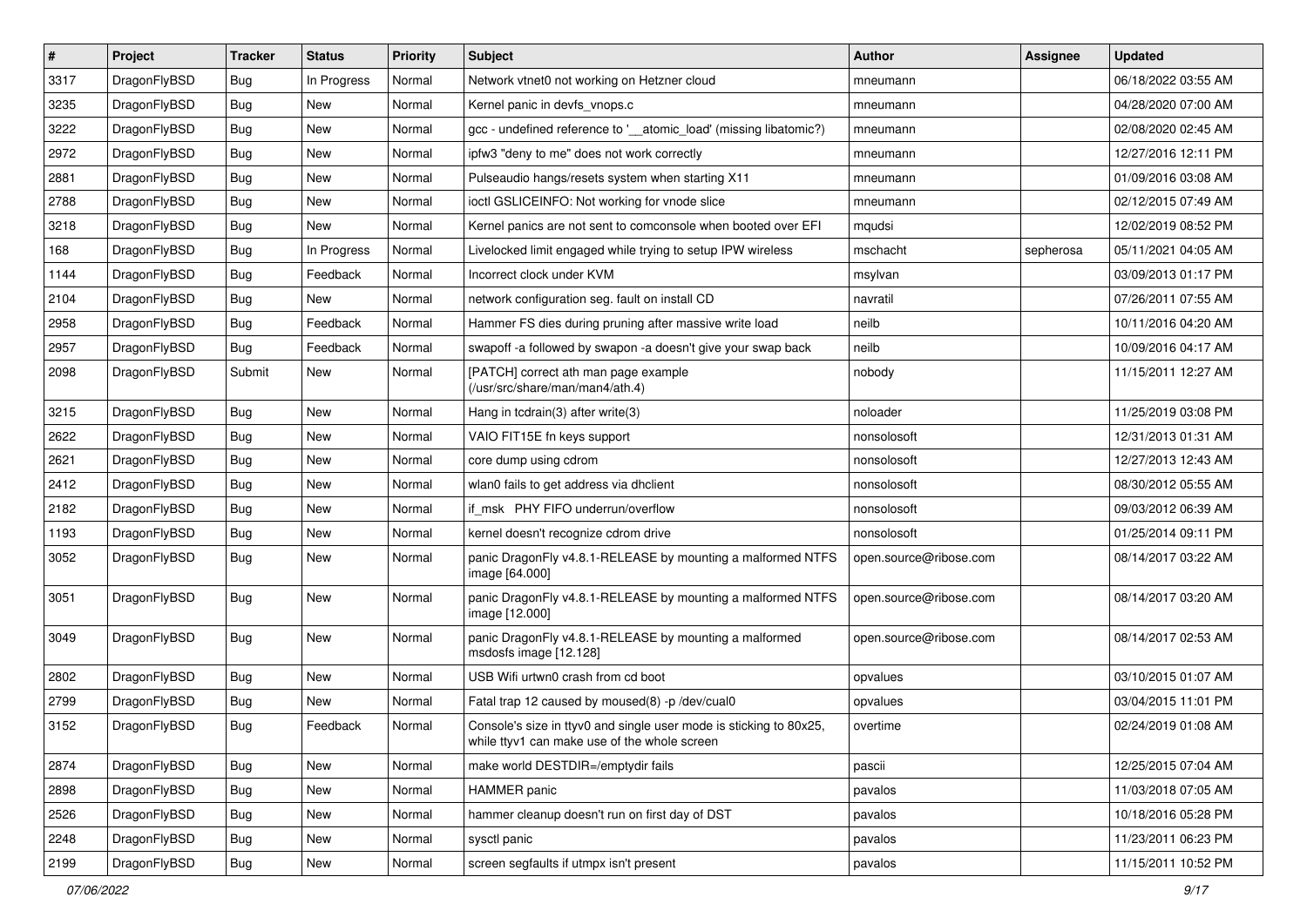| $\vert$ # | <b>Project</b> | <b>Tracker</b> | <b>Status</b> | <b>Priority</b> | <b>Subject</b>                                                                                                 | Author   | Assignee | <b>Updated</b>      |
|-----------|----------------|----------------|---------------|-----------------|----------------------------------------------------------------------------------------------------------------|----------|----------|---------------------|
| 2099      | DragonFlyBSD   | <b>Bug</b>     | <b>New</b>    | Normal          | page fault panic in vm system                                                                                  | pavalos  |          | 07/10/2011 08:51 AM |
| 2048      | DragonFlyBSD   | <b>Bug</b>     | New           | Normal          | panic: ffs sync: rofs mod                                                                                      | pavalos  |          | 04/12/2011 05:45 AM |
| 2008      | DragonFlyBSD   | <b>Bug</b>     | <b>New</b>    | Normal          | lwkt_setcpu_remote: td->td_flags 00800621 console flood                                                        | pavalos  |          | 03/06/2011 09:37 PM |
| 1969      | DragonFlyBSD   | Bug            | New           | Normal          | pf-related network problem                                                                                     | pavalos  | lentferj | 02/01/2011 06:57 PM |
| 1949      | DragonFlyBSD   | <b>Bug</b>     | <b>New</b>    | Normal          | iwn panic                                                                                                      | pavalos  |          | 01/30/2011 03:21 AM |
| 1946      | DragonFlyBSD   | Bug            | <b>New</b>    | Normal          | ieee80211 panic                                                                                                | pavalos  | josepht  | 01/27/2011 06:00 PM |
| 1769      | DragonFlyBSD   | <b>Bug</b>     | New           | Normal          | panic: assertion: _tp->tt_msg->tt_cpuid == mycpuid in<br>tcp callout active                                    | pavalos  | sjg      | 05/15/2022 11:07 AM |
| 3226      | DragonFlyBSD   | <b>Bug</b>     | <b>New</b>    | Normal          | Xorg freezes in vm: thread stuck in "objtrm1"                                                                  | peeter   |          | 04/08/2020 02:10 AM |
| 2970      | DragonFlyBSD   | Bug            | New           | Normal          | kernel 4.7: "Is -I" causes panic on UDF filesystem: "bgetvp -<br>overlapping buffer"                           | peeter   |          | 12/21/2016 02:46 AM |
| 1943      | DragonFlyBSD   | <b>Bug</b>     | <b>New</b>    | Normal          | hammer assertion panic                                                                                         | peter    |          | 12/27/2010 12:45 AM |
| 1990      | DragonFlyBSD   | <b>Bug</b>     | <b>New</b>    | Normal          | /mnt too large to mount                                                                                        | peur.neu |          | 02/16/2011 11:24 PM |
| 1951      | DragonFlyBSD   | Bug            | <b>New</b>    | Normal          | dma timeouts at phyaddr on a good hdd                                                                          | peur.neu |          | 01/04/2011 07:12 AM |
| 3247      | DragonFlyBSD   | <b>Bug</b>     | <b>New</b>    | Normal          | Kernel panic doing nothing much                                                                                | phma     |          | 09/12/2020 11:40 PM |
| 2816      | DragonFlyBSD   | <b>Bug</b>     | <b>New</b>    | Normal          | A multitasking process being debugged can get stuck                                                            | phma     |          | 05/19/2015 03:57 AM |
| 2611      | DragonFlyBSD   | <b>Bug</b>     | <b>New</b>    | Normal          | Change in IP address results in network not working                                                            | phma     |          | 12/05/2013 07:55 PM |
| 2557      | DragonFlyBSD   | Bug            | <b>New</b>    | Normal          | stock 3.4.1 kernel halts during booting if dm and dm_target_crypt<br>are loaded and RAID controller is present | phma     |          | 05/12/2013 10:38 PM |
| 2389      | DragonFlyBSD   | Bug            | <b>New</b>    | Normal          | computer crashed while listing processes                                                                       | phma     |          | 06/18/2012 02:49 PM |
| 2387      | DragonFlyBSD   | <b>Bug</b>     | <b>New</b>    | Normal          | hammer ignores -t during dedup                                                                                 | phma     |          | 06/17/2012 12:30 PM |
| 2331      | DragonFlyBSD   | Bug            | New           | Normal          | reading mouse mode from unopen file descriptor hangs mouse<br>driver                                           | phma     |          | 03/14/2012 09:43 AM |
| 2311      | DragonFlyBSD   | Bug            | <b>New</b>    | Normal          | Xorg crash having something to do with drm                                                                     | phma     |          | 02/22/2012 09:59 AM |
| 2306      | DragonFlyBSD   | <b>Bug</b>     | New           | Normal          | a crash starts the kernel debugger in text mode, but just reboots in X                                         | phma     |          | 02/11/2012 08:02 PM |
| 1559      | DragonFlyBSD   | <b>Bug</b>     | <b>New</b>    | Normal          | kernel trap                                                                                                    | phma     |          | 11/27/2021 08:43 AM |
| 3302      | DragonFlyBSD   | Bug            | New           | Normal          | Will not boot on System76 Lemur Pro (lemp10)                                                                   | piecuch  |          | 11/03/2021 10:21 AM |
| 3298      | DragonFlyBSD   | <b>Bug</b>     | New           | Normal          | Running "w" and having logged in via XDM through VNC, "w" prints<br>an extra error message                     | piecuch  |          | 10/25/2021 09:16 AM |
| 3239      | DragonFlyBSD   | <b>Bug</b>     | <b>New</b>    | Normal          | unable to SIGKILL glitched emacs                                                                               | piecuch  |          | 05/26/2020 03:30 AM |
| 3238      | DragonFlyBSD   | <b>Bug</b>     | <b>New</b>    | Normal          | race conditions when printing from vkernel console                                                             | piecuch  |          | 05/19/2020 02:50 PM |
| 2496      | DragonFlyBSD   | Bug            | New           | Normal          | NTFS malloc limit exceeded                                                                                     | plasmob  | tuxillo  | 02/19/2013 08:47 AM |
| 3245      | DragonFlyBSD   | Bug            | New           | Normal          | panic: free: guard1x fail, i915 load from loader.conf                                                          | polachok |          | 08/21/2020 10:36 AM |
| 1101      | DragonFlyBSD   | <b>Bug</b>     | Feedback      | Normal          | ohci related panic                                                                                             | polachok |          | 05/11/2021 04:00 AM |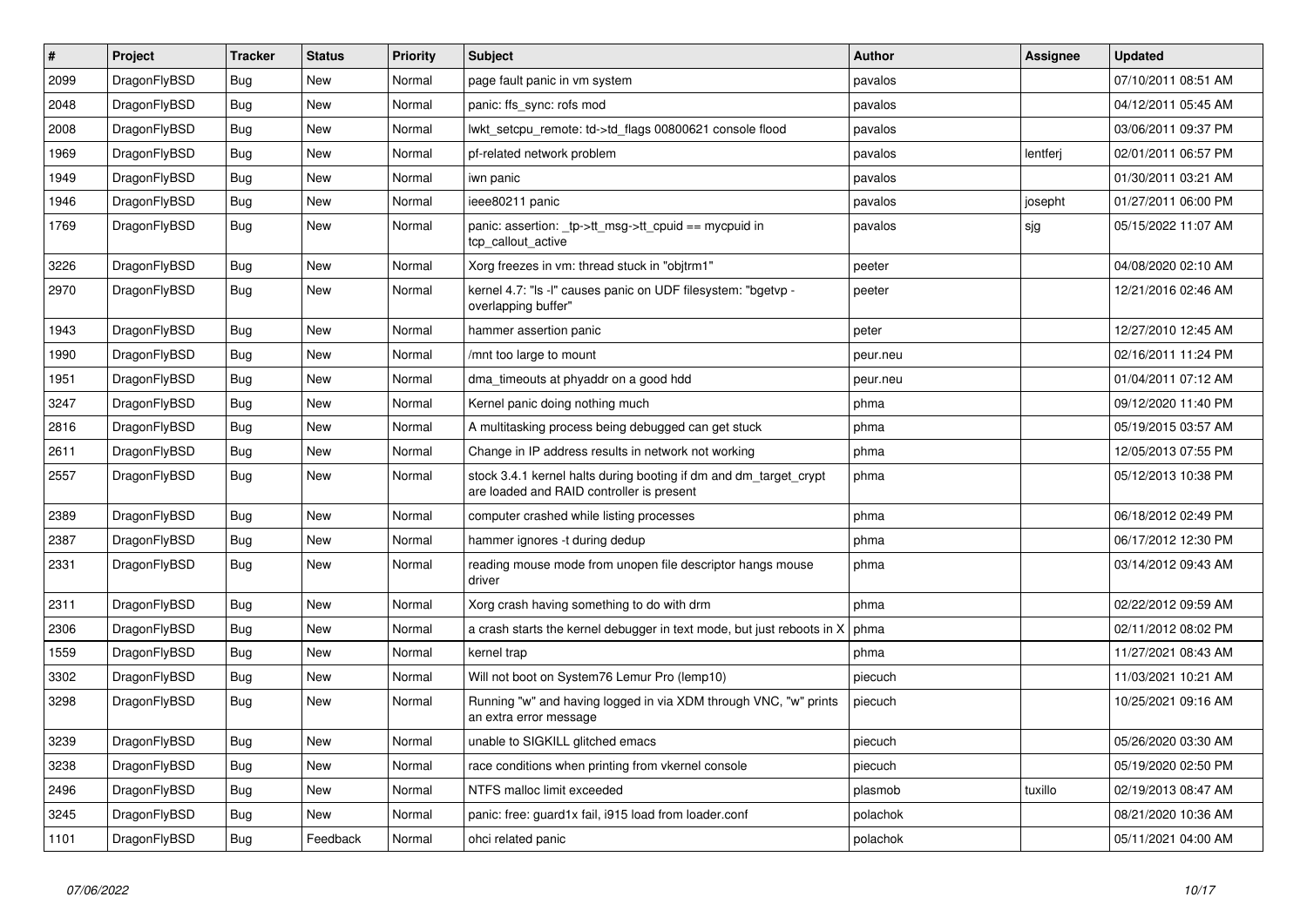| #    | Project      | <b>Tracker</b> | <b>Status</b> | <b>Priority</b> | Subject                                                                                                                                                                                           | <b>Author</b> | <b>Assignee</b> | <b>Updated</b>      |
|------|--------------|----------------|---------------|-----------------|---------------------------------------------------------------------------------------------------------------------------------------------------------------------------------------------------|---------------|-----------------|---------------------|
| 1577 | DragonFlyBSD | Bug            | Feedback      | Normal          | panic: assertion: leaf->base.obj_id == ip->obj_id in<br>hammer_ip_delete_range                                                                                                                    | qhwt+dfly     |                 | 05/11/2021 04:01 AM |
| 1387 | DragonFlyBSD | <b>Bug</b>     | Feedback      | Normal          | zero-size malloc and ps: kvm getprocs: Bad address                                                                                                                                                | qhwt+dfly     |                 | 05/11/2021 04:00 AM |
| 1368 | DragonFlyBSD | Bug            | In Progress   | Normal          | suspend signal race?                                                                                                                                                                              | qhwt+dfly     |                 | 05/11/2021 03:51 AM |
| 570  | DragonFlyBSD | <b>Bug</b>     | Feedback      | Normal          | 1.8.x: ACPI problems                                                                                                                                                                              | qhwt+dfly     |                 | 06/02/2014 03:45 AM |
| 1942 | DragonFlyBSD | <b>Bug</b>     | <b>New</b>    | Normal          | locking against myself in getcacheblk()?                                                                                                                                                          | qhwt.dfly     |                 | 05/31/2022 02:15 PM |
| 1917 | DragonFlyBSD | <b>Bug</b>     | New           | Normal          | panic: assertion: (RB_EMPTY(&ip->rec_tree) && (ip->flags &<br>HAMMER INODE XDIRTY) == 0)    (!RB EMPTY(&ip->rec tree)<br>&& (ip->flags & HAMMER_INODE_XDIRTY) != 0) in<br>hammer_flush_inode_done | qhwt.dfly     |                 | 11/24/2010 03:23 AM |
| 1876 | DragonFlyBSD | <b>Bug</b>     | <b>New</b>    | Normal          | devfs in $ ail + logging$ out from console(ttyv1+) -> panic                                                                                                                                       | qhwt.dfly     | tuxillo         | 05/31/2022 03:24 PM |
| 2371 | DragonFlyBSD | <b>Bug</b>     | New           | Normal          | Timezone problem with America/Sao Paulo                                                                                                                                                           | raitech       |                 | 05/17/2012 01:42 PM |
| 1560 | DragonFlyBSD | <b>Bug</b>     | Feedback      | Normal          | Unable to modify partition table on ThinkPad T61p during install                                                                                                                                  | rehsack       |                 | 01/15/2015 08:57 AM |
| 3313 | DragonFlyBSD | Bug            | New           | Normal          | Can't boot from my live USB at all. The kernel loading process<br>hangs.                                                                                                                          | rempas        |                 | 06/03/2022 12:16 AM |
| 2822 | DragonFlyBSD | <b>Bug</b>     | New           | Normal          | USB 3.0 stick throws "reading primary partition table: error<br>accessing offset 000[] for 152" error, while the stick works on any<br>other OS I tested                                          | revuwa        | profmakx        | 06/29/2015 05:56 AM |
| 1836 | DragonFlyBSD | Bug            | <b>New</b>    | Normal          | Incorrect TCP checksum show up in tcpdump                                                                                                                                                         | robgar1       |                 | 05/15/2022 11:22 AM |
| 2430 | DragonFlyBSD | <b>Bug</b>     | <b>New</b>    | Normal          | Alternate Password Hash method                                                                                                                                                                    | robin.carey1  |                 | 10/07/2012 06:28 AM |
| 2138 | DragonFlyBSD | <b>Bug</b>     | <b>New</b>    | Normal          | > 100% CPU usage                                                                                                                                                                                  | robin.carey1  |                 | 09/26/2011 12:20 PM |
| 2626 | DragonFlyBSD | <b>Bug</b>     | <b>New</b>    | Normal          | iwn driver drops with error: "firmware error 'iwn intr: fatal firmware<br>error""                                                                                                                 | rodyaj        |                 | 01/09/2014 05:50 AM |
| 2738 | DragonFlyBSD | Bug            | <b>New</b>    | Normal          | Hammer: Strange behavior when trying to recover old version of<br>moved file                                                                                                                      | roland        |                 | 11/20/2014 08:02 AM |
| 3141 | DragonFlyBSD | Bug            | <b>New</b>    | Normal          | dhclient blocks boot process                                                                                                                                                                      | rowo          |                 | 12/16/2018 11:01 AM |
| 2080 | DragonFlyBSD | <b>Bug</b>     | New           | Normal          | panic: lockmgr thrd_sleep: called from interrupt, ipi, or hard code<br>section                                                                                                                    | rumcic        |                 | 05/30/2011 05:06 PM |
| 2072 | DragonFlyBSD | Bug            | <b>New</b>    | Normal          | Fatal trap 12: stopped at lwkt_send_ipiq3                                                                                                                                                         | rumcic        |                 | 05/17/2011 04:12 AM |
| 1975 | DragonFlyBSD | <b>Bug</b>     | New           | Normal          | Applications seg fault in select() and poll()                                                                                                                                                     | rumcic        |                 | 05/31/2022 02:58 PM |
| 1874 | DragonFlyBSD | Bug            | New           | Normal          | mpd listening on all IPs, accepting only on one                                                                                                                                                   | rumcic        |                 | 05/08/2011 01:01 PM |
| 1873 | DragonFlyBSD | Bug            | New           | Normal          | Panic upon usb mouse detach and reattaching                                                                                                                                                       | rumcic        |                 | 02/01/2011 09:53 AM |
| 1580 | DragonFlyBSD | <b>Bug</b>     | Feedback      | Normal          | Panic (Fatal trap 12: page fault while in kernel mode) while playing<br>with pf and netif names                                                                                                   | rumcic        |                 | 12/21/2018 01:21 AM |
| 1489 | DragonFlyBSD | <b>Bug</b>     | Feedback      | Normal          | panic: ufs_dirbad: bad dir                                                                                                                                                                        | rumcic        |                 | 03/10/2013 04:34 AM |
| 1250 | DragonFlyBSD | <b>Bug</b>     | Feedback      | Normal          | Panic upon plugging an USB flash drive into the machine                                                                                                                                           | rumcic        |                 | 03/10/2013 05:17 AM |
| 1249 | DragonFlyBSD | <b>Bug</b>     | Feedback      | Normal          | panic: ffs_vfree: freeing free inode                                                                                                                                                              | rumcic        |                 | 03/10/2013 05:13 AM |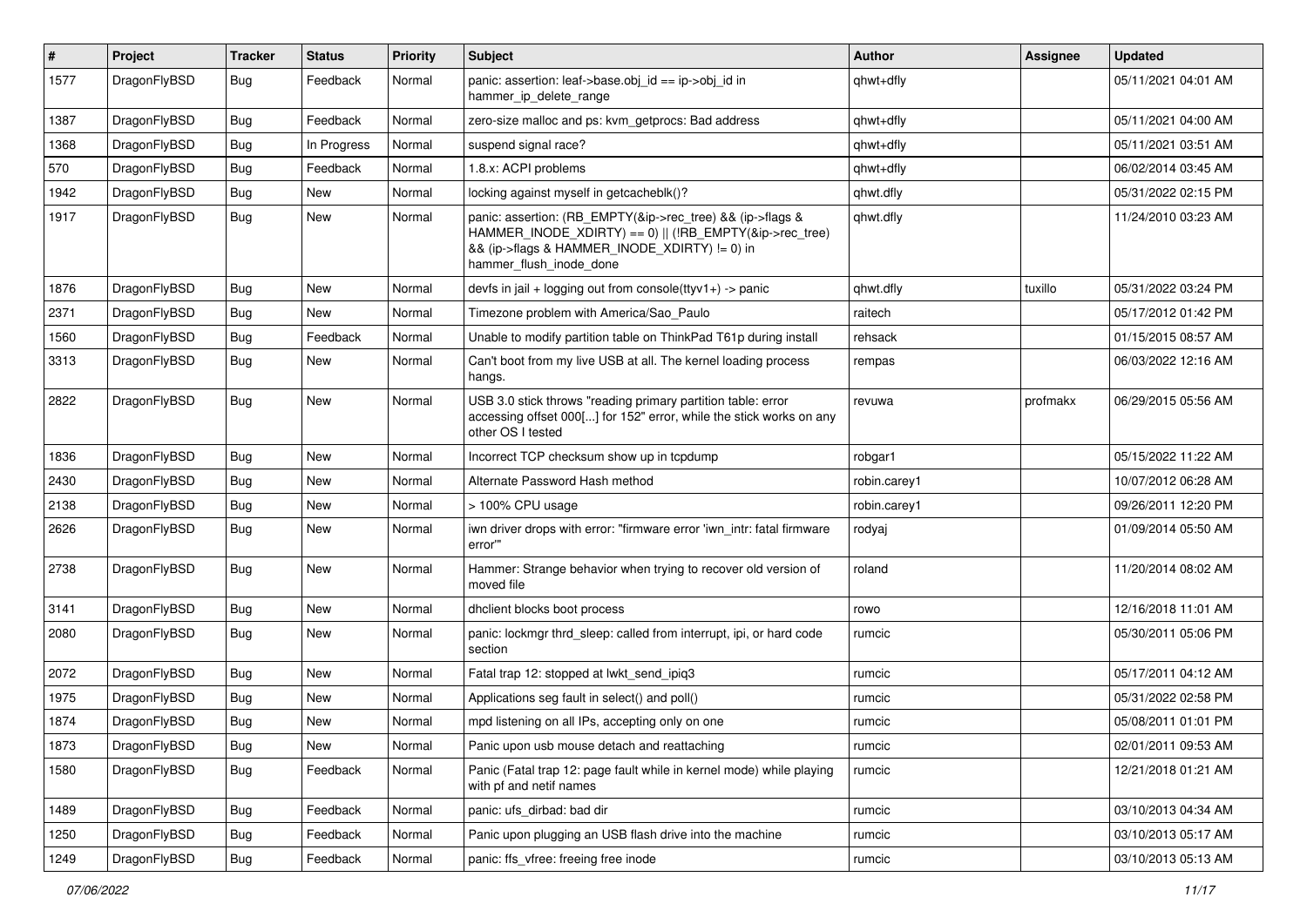| $\sharp$ | Project      | <b>Tracker</b> | <b>Status</b> | <b>Priority</b> | Subject                                                                              | <b>Author</b> | Assignee | <b>Updated</b>      |
|----------|--------------|----------------|---------------|-----------------|--------------------------------------------------------------------------------------|---------------|----------|---------------------|
| 1218     | DragonFlyBSD | <b>Bug</b>     | In Progress   | Normal          | panic: assertion: error == 0 in hammer_start_transaction                             | rumcic        |          | 05/11/2021 04:00 AM |
| 1192     | DragonFlyBSD | Submit         | <b>New</b>    | Normal          | KKASSERTs in sys/kern/uipc_{msg,socket}.c are too strict                             | rumcic        |          | 05/11/2021 04:07 AM |
| 998      | DragonFlyBSD | <b>Bug</b>     | In Progress   | Normal          | Unconfiguring a vn while it is mounted                                               | rumcic        | tuxillo  | 05/11/2021 04:00 AM |
| 2316     | DragonFlyBSD | Bug            | New           | Normal          | Ungraceful invalid password handling for adding a new user in the<br>installer       | rune          |          | 04/27/2012 11:23 PM |
| 2549     | DragonFlyBSD | Bug            | In Progress   | Normal          | netgraph7: Kernel page fault.                                                        | russiane39    | nant     | 05/10/2013 11:20 PM |
| 3047     | DragonFlyBSD | Bug            | <b>New</b>    | Normal          | HAMMER critical write error                                                          | samuel        |          | 06/19/2019 09:50 AM |
| 2123     | DragonFlyBSD | <b>Bug</b>     | New           | Normal          | hammer is losing files                                                               | schmir        |          | 08/30/2011 07:56 PM |
| 2100     | DragonFlyBSD | <b>Bug</b>     | Feedback      | Normal          | devfs related panic                                                                  | sepherosa     | alexh    | 07/10/2011 02:29 PM |
| 2042     | DragonFlyBSD | Bug            | New           | Normal          | kernel panic, when run boot0cfg                                                      | sepherosa     |          | 05/31/2022 03:01 PM |
| 1944     | DragonFlyBSD | <b>Bug</b>     | New           | Normal          | panic: backing_object 0xdea7b258 was somehow re-referenced<br>during collapse!       | sepherosa     |          | 12/27/2010 02:06 AM |
| 3160     | DragonFlyBSD | Submit         | In Progress   | Normal          | State the implementation difference in pkill/pgrep manual                            | sevan         | tuxillo  | 06/03/2022 05:15 PM |
| 2933     | DragonFlyBSD | Submit         | New           | Normal          | Remove unix domain socket support from cat(1)                                        | sevan         |          | 08/01/2016 08:10 PM |
| 2924     | DragonFlyBSD | <b>Bug</b>     | New           | Normal          | cat -v fails to tag characters in extended table with M- prefix with<br>some locales | sevan         |          | 07/11/2016 07:18 AM |
| 2124     | DragonFlyBSD | Bug            | <b>New</b>    | Normal          | getty repeating too quickly on port /dev/ttyv0                                       | sgeorge.ml    |          | 09/01/2011 04:28 AM |
| 2891     | DragonFlyBSD | Bug            | <b>New</b>    | Normal          | Kernel panic in IEEE802.11 related code                                              | shamaz        |          | 05/29/2016 05:49 PM |
| 2863     | DragonFlyBSD | <b>Bug</b>     | New           | Normal          | HAMMER synch tid is zero                                                             | shamaz        |          | 12/12/2015 11:24 PM |
| 2820     | DragonFlyBSD | Bug            | <b>New</b>    | Normal          | TP-Link USB Wi-Fi adapter cannot be reattached to the system                         | shamaz        |          | 05/22/2015 09:45 PM |
| 1961     | DragonFlyBSD | <b>Bug</b>     | <b>New</b>    | Normal          | Can't create dump from DDB                                                           | shamaz        |          | 01/29/2011 09:02 PM |
| 1935     | DragonFlyBSD | <b>Bug</b>     | New           | Normal          | mouse does not work after switching between x and console                            | shamaz        |          | 12/13/2010 10:06 AM |
| 1884     | DragonFlyBSD | Bug            | New           | Normal          | System completely freezes while listening music (devbuf: malloc<br>limit exceeded)   | shamaz        |          | 01/24/2011 05:00 PM |
| 2061     | DragonFlyBSD | <b>Bug</b>     | <b>New</b>    | Normal          | USB keyboard boot panic                                                              | sjg           |          | 05/04/2012 12:20 AM |
| 1786     | DragonFlyBSD | Bug            | <b>New</b>    | Normal          | Calling NULL function pointer initiates panic loop                                   | sjg           |          | 10/11/2010 05:28 PM |
| 1302     | DragonFlyBSD | <b>Bug</b>     | In Progress   | Normal          | Checkpoint regression?                                                               | sjg           | sjg      | 07/10/2013 05:22 PM |
| 1964     | DragonFlyBSD | <b>Bug</b>     | New           | Normal          | iwn (panic assertion : wlan assert serialized)                                       | sjmm.ptr      | josepht  | 02/01/2011 12:57 PM |
| 2936     | DragonFlyBSD | Bug            | New           | Normal          | loader.efi crashes while loading kernel                                              | spaceille     |          | 08/20/2016 06:17 AM |
| 2587     | DragonFlyBSD | <b>Bug</b>     | New           | Normal          | SATA DVD writer not detected by DragonFly                                            | srussell      |          | 09/04/2020 08:55 AM |
| 2586     | DragonFlyBSD | <b>Bug</b>     | <b>New</b>    | Normal          | pf: "modulate" state seems problematic                                               | srussell      |          | 09/25/2013 07:36 PM |
| 2077     | DragonFlyBSD | <b>Bug</b>     | New           | Normal          | USB devices conflicting                                                              | srussell      |          | 05/17/2011 05:12 PM |
| 2055     | DragonFlyBSD | <b>Bug</b>     | New           | Normal          | ssh + IPV6 + bridge => connection freezes                                            | steve         |          | 04/24/2011 07:13 PM |
| 2004     | DragonFlyBSD | <b>Bug</b>     | New           | Normal          | LWKT_WAIT_IPIQ panic                                                                 | steve         |          | 03/08/2011 05:46 PM |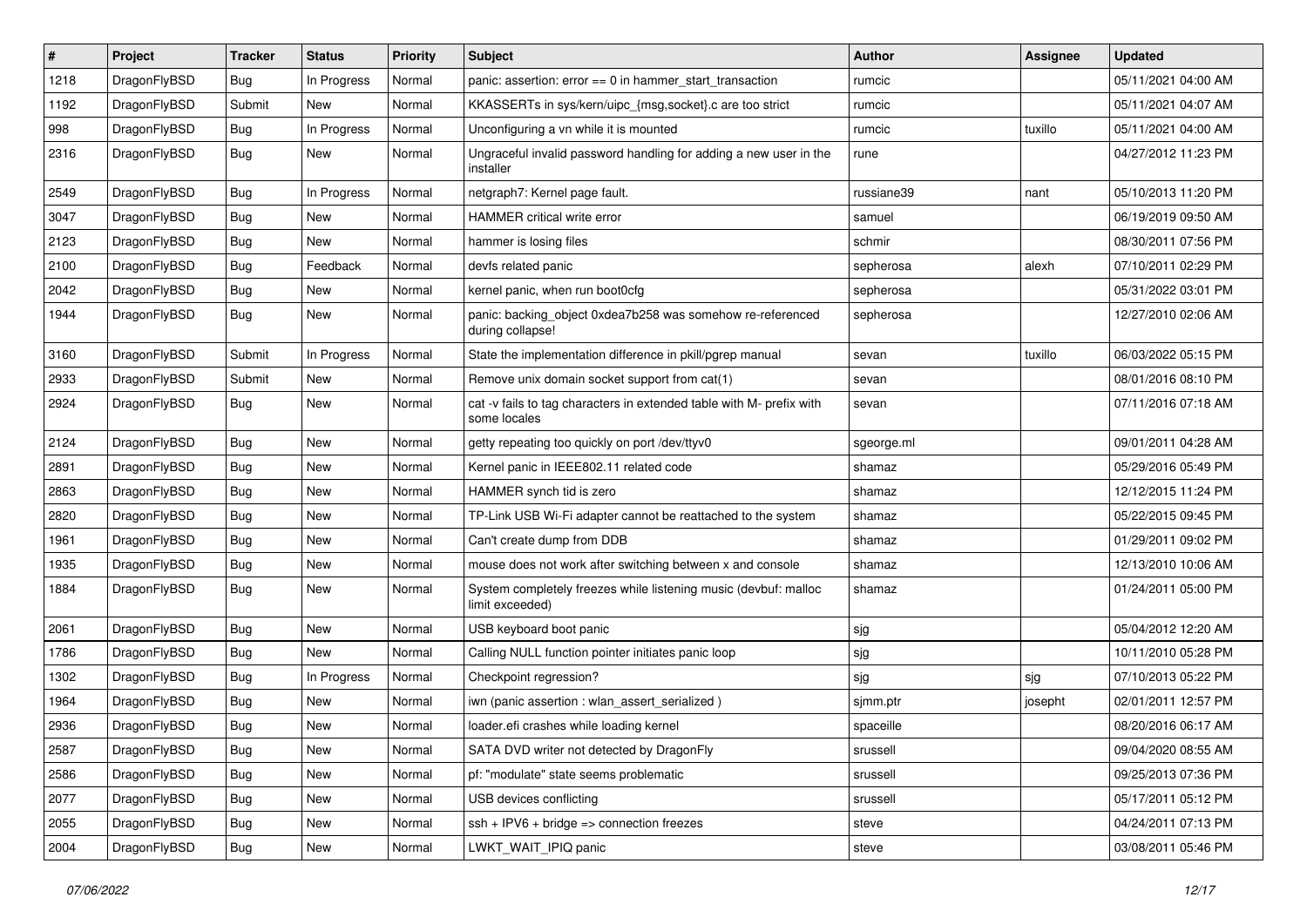| $\sharp$ | Project      | <b>Tracker</b> | <b>Status</b> | <b>Priority</b> | Subject                                                                                                  | Author            | Assignee | <b>Updated</b>      |
|----------|--------------|----------------|---------------|-----------------|----------------------------------------------------------------------------------------------------------|-------------------|----------|---------------------|
| 2082     | DragonFlyBSD | <b>Bug</b>     | <b>New</b>    | Normal          | dfbsd 2.10.1 amd64 - mc port build error with 'bmake bin-install'                                        | sun-doctor        |          | 05/25/2011 07:18 PM |
| 2509     | DragonFlyBSD | <b>Bug</b>     | <b>New</b>    | Normal          | Redefinition of DIRBLKSIZ in restore(8)                                                                  | swildner          |          | 06/04/2022 04:40 AM |
| 1913     | DragonFlyBSD | <b>Bug</b>     | <b>New</b>    | Normal          | panic: assertion: ip->flush_state != HAMMER_FST_FLUSH in<br>hammer_flush_inode_core                      | swildner          |          | 11/20/2010 05:27 PM |
| 1907     | DragonFlyBSD | Bug            | <b>New</b>    | Normal          | Hammer crash in hammer_flusher_flush()                                                                   | swildner          |          | 11/11/2010 05:07 AM |
| 243      | DragonFlyBSD | <b>Bug</b>     | Feedback      | Normal          | weird behavior in the shell                                                                              | swildner          |          | 05/31/2022 02:51 PM |
| 3217     | DragonFlyBSD | <b>Bug</b>     | <b>New</b>    | Normal          | rescue tools: make install fails if rescue folder doesn't exist                                          | t dfbsd           |          | 11/27/2019 08:16 PM |
| 3135     | DragonFlyBSD | Submit         | New           | Normal          | Add EVFILT_RECV and EVFILT_SEND                                                                          | tautolog          |          | 05/25/2018 09:59 PM |
| 3036     | DragonFlyBSD | Bug            | <b>New</b>    | Normal          | panic in icmp_redirect_start() ASSERT_IN_NETISR(0)                                                       | tautolog          |          | 05/11/2017 07:27 PM |
| 2921     | DragonFlyBSD | Submit         | <b>New</b>    | Normal          | Allow moused to accept userland mouse events                                                             | tautolog          |          | 05/11/2021 04:08 AM |
| 2609     | DragonFlyBSD | Bug            | <b>New</b>    | Normal          | master: panic: assertion<br>"LWKT_TOKEN_HELD_ANY(vm_object_token(object))" failed in<br>swp_pager_lookup | thomas.nikolajsen |          | 11/28/2013 11:36 AM |
| 2436     | DragonFlyBSD | <b>Bug</b>     | <b>New</b>    | Normal          | panic: assertion "lp->lwp_qcpu == dd->cpuid" failed in<br>dfly_acquire_curproc                           | thomas.nikolajsen |          | 01/23/2013 11:07 AM |
| 1984     | DragonFlyBSD | <b>Bug</b>     | New           | Normal          | hammer mount fails after crash - HAMMER: FIFO record bad head<br>signature                               | thomas.nikolajsen |          | 03/08/2011 06:57 PM |
| 2459     | DragonFlyBSD | <b>Bug</b>     | Feedback      | Normal          | apic problems with HP Probook 4510s                                                                      | thowe             |          | 11/27/2021 08:22 AM |
| 3316     | DragonFlyBSD | Bug            | <b>New</b>    | Normal          | hammer2 dirent create() allows creating >1 dirents with the same<br>name                                 | tkusumi           |          | 06/05/2022 12:35 PM |
| 3312     | DragonFlyBSD | Submit         | New           | Normal          | hammer2: redundant chain modify after chain creation                                                     | tkusumi           |          | 05/15/2022 01:35 PM |
| 3269     | DragonFlyBSD | <b>Bug</b>     | In Progress   | Normal          | Is double-buffer'd buf still required by HAMMER2?                                                        | tkusumi           |          | 05/12/2021 04:09 PM |
| 3249     | DragonFlyBSD | <b>Bug</b>     | <b>New</b>    | Normal          | HAMMER2 fsync(2) not working properly                                                                    | tkusumi           |          | 09/21/2020 07:07 AM |
| 3246     | DragonFlyBSD | <b>Bug</b>     | <b>New</b>    | Normal          | HAMMER2 unable to handle ENOSPC properly                                                                 | tkusumi           |          | 09/04/2020 11:11 AM |
| 3184     | DragonFlyBSD | Bug            | <b>New</b>    | Normal          | tsleep(9) return value when PCATCH specified                                                             | tkusumi           |          | 04/03/2019 06:49 AM |
| 3142     | DragonFlyBSD | Submit         | <b>New</b>    | Normal          | lib/libdmsg: Unbreak using new API EVP_CIPHER_CTX_new()                                                  | tkusumi           |          | 07/08/2018 04:18 AM |
| 2857     | DragonFlyBSD | Bug            | New           | Normal          | hammer stalls via bitcoin-qt                                                                             | tkusumi           |          | 11/30/2015 06:52 AM |
| 2812     | DragonFlyBSD | <b>Bug</b>     | New           | Normal          | Panic on Intel DE3815TYKHE                                                                               | tmorp             |          | 05/14/2015 03:14 PM |
| 2473     | DragonFlyBSD | <b>Bug</b>     | <b>New</b>    | Normal          | Kernel crash when trying to up the wpi0 device (Dfly<br>v3.3.0.758.g47388-DEVELOPMENT)                   | tomaz             |          | 02/24/2014 08:50 AM |
| 1579     | DragonFlyBSD | Bug            | Feedback      | Normal          | dfly 2.4.1 does not like HP DL360G4p and Smart Array 6400 with<br>MSA <sub>20</sub>                      | tomaz.borstnar    | tuxillo  | 06/02/2014 02:44 PM |
| 1282     | DragonFlyBSD | <b>Bug</b>     | Feedback      | Normal          | panic (trap 12) when booting SMP kernel on Atom 330 (dual core)                                          | tomaz.borstnar    |          | 05/11/2021 04:00 AM |
| 3319     | DragonFlyBSD | <b>Bug</b>     | New           | Normal          | setproctitle() calls can change effect of later setproctitle() calls                                     | tonyc             |          | 06/29/2022 06:10 PM |
| 3252     | DragonFlyBSD | <b>Bug</b>     | New           | Normal          | tcsetattr/tcgetattr set errno incorrectly on non-TTY                                                     | tonyc             |          | 10/26/2020 09:34 PM |
| 806      | DragonFlyBSD | Bug            | Feedback      | Normal          | boot error on MacBook                                                                                    | tralamazza        |          | 06/04/2022 05:28 AM |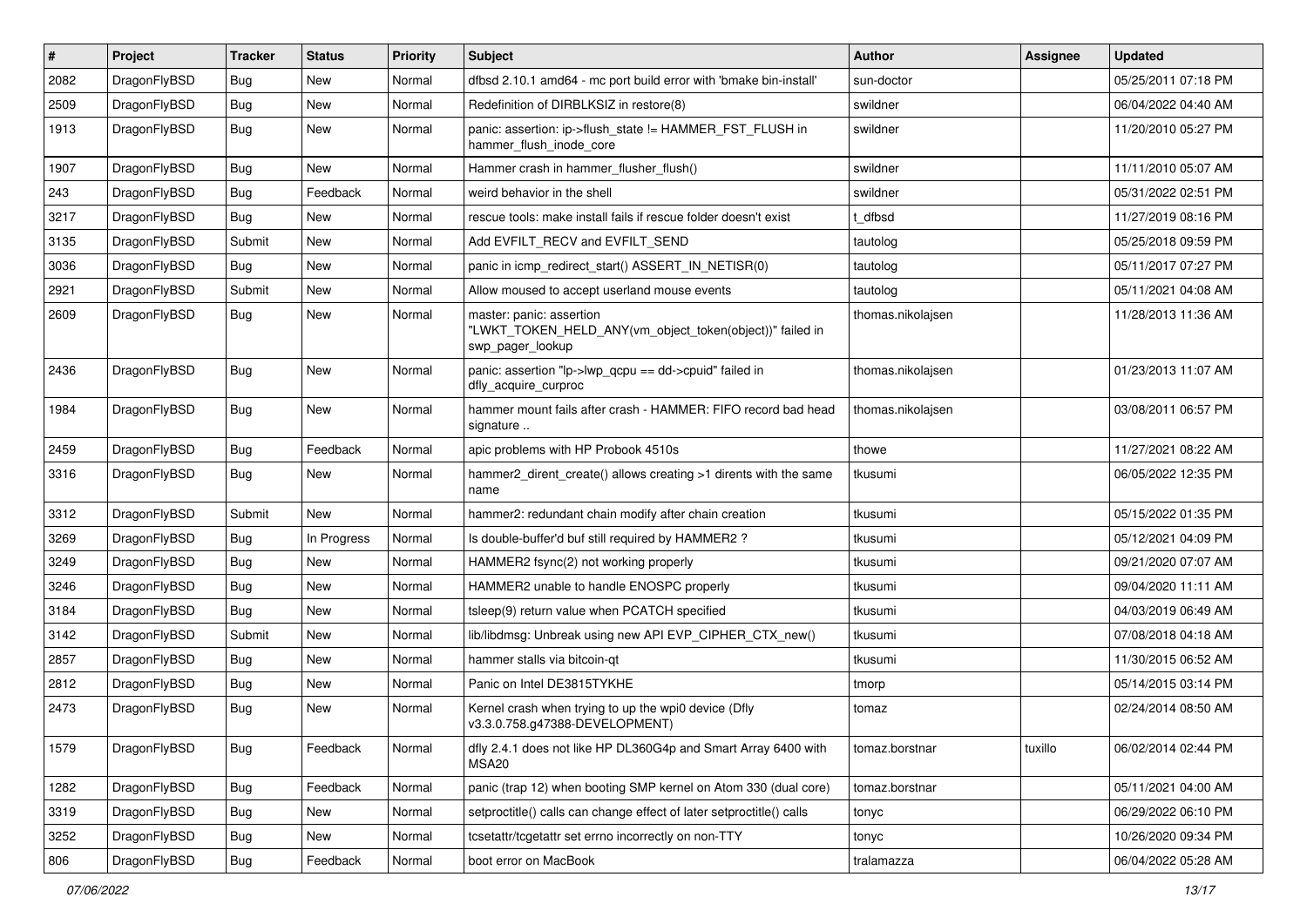| $\pmb{\#}$ | Project      | <b>Tracker</b> | <b>Status</b> | <b>Priority</b> | Subject                                                                                      | <b>Author</b> | Assignee | <b>Updated</b>      |
|------------|--------------|----------------|---------------|-----------------|----------------------------------------------------------------------------------------------|---------------|----------|---------------------|
| 3231       | DragonFlyBSD | Bug            | <b>New</b>    | Normal          | wifi drops on 5.8                                                                            | tse           |          | 04/06/2020 05:08 AM |
| 3225       | DragonFlyBSD | Bug            | <b>New</b>    | Normal          | nfsd freeze when using qemu                                                                  | tse           |          | 03/17/2020 11:52 AM |
| 3208       | DragonFlyBSD | Bug            | New           | Normal          | Crash related to nfsd                                                                        | tse           |          | 06/11/2020 05:52 AM |
| 3199       | DragonFlyBSD | Bug            | New           | Normal          | PFS label not found panic                                                                    | tse           |          | 08/21/2019 03:51 AM |
| 3197       | DragonFlyBSD | <b>Bug</b>     | <b>New</b>    | Normal          | DragonFly upgrades                                                                           | tse           |          | 04/18/2020 04:18 PM |
| 3170       | DragonFlyBSD | <b>Bug</b>     | New           | Normal          | repeatable nfsd crash                                                                        | tse           |          | 06/11/2020 05:52 AM |
| 3314       | DragonFlyBSD | Bug            | <b>New</b>    | Normal          | Bring virtio_console(4) from FreeBSD                                                         | tuxillo       | tuxillo  | 05/29/2022 08:24 AM |
| 3295       | DragonFlyBSD | Bug            | In Progress   | Normal          | Adapt devel/libvirt for nvmm                                                                 | tuxillo       | tuxillo  | 11/03/2021 04:56 PM |
| 3196       | DragonFlyBSD | Bug            | New           | Normal          | test issue after redmine upgrade (2)                                                         | tuxillo       |          | 07/05/2019 04:33 AM |
| 3157       | DragonFlyBSD | Bug            | <b>New</b>    | Normal          | TP-Link UE300 not working in 5.2-RELEASE                                                     | tuxillo       |          | 11/15/2018 02:08 PM |
| 2647       | DragonFlyBSD | <b>Bug</b>     | New           | Normal          | HAMMER panic on 3.6.0                                                                        | tuxillo       |          | 05/11/2021 03:54 AM |
| 2641       | DragonFlyBSD | Bug            | New           | Normal          | Panic when loading natapci as module                                                         | tuxillo       |          | 05/11/2021 03:54 AM |
| 2630       | DragonFlyBSD | Bug            | New           | Normal          | Bring in latest iconv fixes from FreeBSD10 as well as csmapper<br>updates                    | tuxillo       |          | 05/11/2021 03:54 AM |
| 2629       | DragonFlyBSD | Bug            | New           | Normal          | Replace gcc44 with llvm34, clang34, and libc++                                               | tuxillo       |          | 06/02/2014 02:30 PM |
| 2556       | DragonFlyBSD | <b>Bug</b>     | Feedback      | Normal          | DragonFly v3.5.0.81.gd3479 - Process signal weirdness                                        | tuxillo       |          | 12/17/2013 03:48 PM |
| 2498       | DragonFlyBSD | Bug            | New           | Normal          | DFBSD v3.2.2-RELEASE - LIST_FIRST(&bp->b_dep) == NULL"<br>failed in vfs_vmio_release         | tuxillo       |          | 05/31/2022 04:09 PM |
| 2358       | DragonFlyBSD | <b>Bug</b>     | In Progress   | Normal          | DFBSD v3.0.2.32.g928ca - panic: hammer: insufficient undo FIFO<br>space!                     | tuxillo       | tuxillo  | 05/10/2021 02:50 AM |
| 2351       | DragonFlyBSD | <b>Bug</b>     | In Progress   | Normal          | DFBSD v3.1.0.579.g44ccf - Stuck during startup, random freezes                               | tuxillo       |          | 04/24/2012 08:21 AM |
| 2345       | DragonFlyBSD | Bug            | In Progress   | Normal          | DFBSD v3.1.0.457.gd679f - NFS panic on diskless station                                      | tuxillo       |          | 04/07/2012 05:22 PM |
| 2283       | DragonFlyBSD | Bug            | New           | Normal          | DFBSD DragonFly v2.13.0.957.g4f459 - pmap_release: page<br>should already be gone 0xc27120bc | tuxillo       |          | 01/23/2012 03:03 AM |
| 2282       | DragonFlyBSD | Bug            | In Progress   | Normal          | gdb segfaults with certain corefiles                                                         | tuxillo       |          | 01/18/2012 04:40 PM |
| 2224       | DragonFlyBSD | <b>Bug</b>     | <b>New</b>    | Normal          | v2.13.0.291.gaa7ec - Panic on fq while installing world                                      | tuxillo       |          | 11/18/2011 01:40 AM |
| 2171       | DragonFlyBSD | Bug            | New           | Normal          | DFBSD v2.13.0.151.gdc8442 - panic: assertion "(*ptep &<br>$(PG_MANAGED PG_V)) == PG_V"$      | tuxillo       |          | 11/04/2011 05:06 PM |
| 2166       | DragonFlyBSD | <b>Bug</b>     | <b>New</b>    | Normal          | DFBSD v2.13.0.109.g05b9d - Strange lockups                                                   | tuxillo       |          | 10/29/2011 11:20 AM |
| 2129       | DragonFlyBSD | <b>Bug</b>     | New           | Normal          | DFBSD v2.11.0.661.gf9438 i386 - panic: lockmgr thrd_sleep                                    | tuxillo       |          | 09/05/2011 09:49 AM |
| 2084       | DragonFlyBSD | Bug            | New           | Normal          | DFBSD v2.11.0.242.g4d317 - panic: zone: entry not free                                       | tuxillo       |          | 07/03/2012 01:23 AM |
| 2078       | DragonFlyBSD | <b>Bug</b>     | New           | Normal          | DFBSD i386 v2.11.0.201.g3ed2f - Panic during installworld into a<br>vn0 device               | tuxillo       |          | 05/19/2011 07:50 PM |
| 1959       | DragonFlyBSD | <b>Bug</b>     | New           | Normal          | DFBSD v2.9.1.422.gc98f2 - Panic during boot - IPv6 and PF                                    | tuxillo       |          | 01/13/2011 03:37 AM |
| 1867       | DragonFlyBSD | Bug            | New           | Normal          | it(4) motherboard and fan problems                                                           | tuxillo       |          | 07/08/2011 10:48 AM |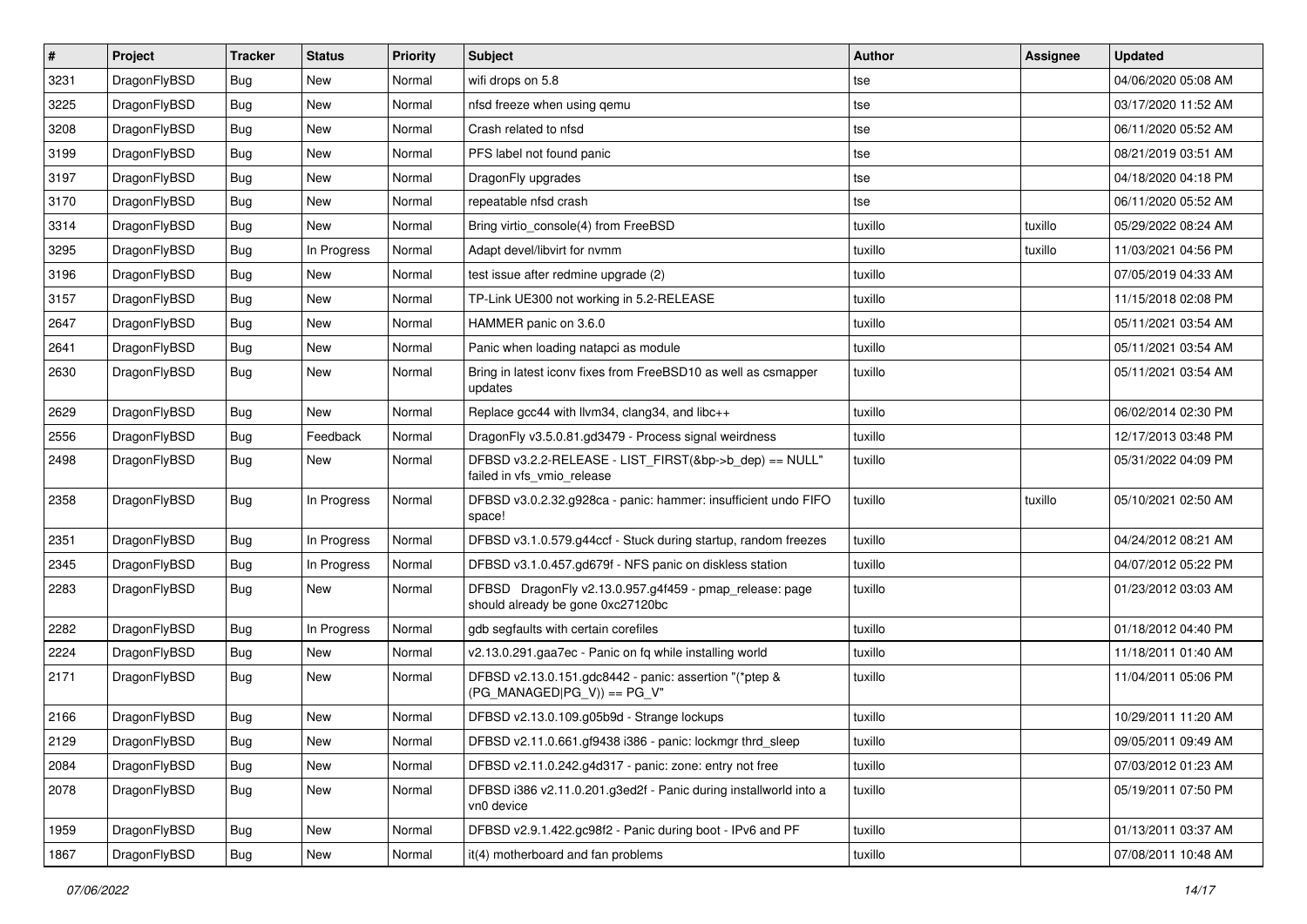| #    | Project      | <b>Tracker</b> | <b>Status</b> | <b>Priority</b> | <b>Subject</b>                                                                             | Author             | Assignee  | <b>Updated</b>      |
|------|--------------|----------------|---------------|-----------------|--------------------------------------------------------------------------------------------|--------------------|-----------|---------------------|
| 1332 | DragonFlyBSD | Bug            | Feedback      | Normal          | DFBSD 2.2 - Booting usbcdrom/usbsticks on thinkpad hangs on<br>"BTX Halted"                | tuxillo            |           | 05/11/2021 04:00 AM |
| 2490 | DragonFlyBSD | Bug            | <b>New</b>    | Normal          | nmalloc should color addresses to avoid cache bank conflictsw                              | vsrinivas          |           | 06/10/2014 05:51 AM |
| 2489 | DragonFlyBSD | <b>Bug</b>     | New           | Normal          | nmalloc doesn't cache VA for allocations > 8KB                                             | vsrinivas          |           | 06/10/2014 05:51 AM |
| 2360 | DragonFlyBSD | Bug            | In Progress   | Normal          | Wishlist: virtio driver import                                                             | vsrinivas          |           | 06/04/2022 04:16 AM |
| 2154 | DragonFlyBSD | <b>Bug</b>     | New           | Normal          | vkernel copyout() doesn't return EFAULT on error                                           | vsrinivas          |           | 10/20/2011 03:53 AM |
| 2136 | DragonFlyBSD | <b>Bug</b>     | <b>New</b>    | Normal          | socketpair() doesn't free file descriptors on copyout failure                              | vsrinivas          |           | 04/05/2013 09:13 AM |
| 2113 | DragonFlyBSD | <b>Bug</b>     | New           | Normal          | nmalloc threaded program fork leak                                                         | vsrinivas          | vsrinivas | 08/11/2011 07:25 PM |
| 2085 | DragonFlyBSD | Bug            | New           | Normal          | panic: assertion: (m->flags & PG_MAPPED) == 0 in<br>vm_page_free_toq                       | vsrinivas          |           | 06/10/2011 07:48 AM |
| 2081 | DragonFlyBSD | Bug            | Feedback      | Normal          | Panic on device "detach" / "failure"                                                       | vsrinivas          |           | 02/29/2012 07:11 AM |
| 1861 | DragonFlyBSD | <b>Bug</b>     | New           | Normal          | panic via kprintf (lockmgr called in a hard section)                                       | vsrinivas          |           | 10/11/2010 12:56 AM |
| 1749 | DragonFlyBSD | <b>Bug</b>     | In Progress   | Normal          | HAMMER fsstress panic in hammer_flush_inode_core<br>'ip->flush_state != HAMMER_FST_FLUSH'  | vsrinivas          |           | 05/11/2021 04:06 AM |
| 1744 | DragonFlyBSD | <b>Bug</b>     | In Progress   | Normal          | HAMMER fsstress panic in hammer_setup_child_callback                                       | vsrinivas          |           | 05/11/2021 04:05 AM |
| 1661 | DragonFlyBSD | <b>Bug</b>     | In Progress   | Normal          | panic on password entry mount smb filesystem                                               | vsrinivas          |           | 11/27/2021 08:29 AM |
| 2886 | DragonFlyBSD | <b>Bug</b>     | <b>New</b>    | Normal          | dragonfly mail agent: sending a testmail causes high system load                           | worf               |           | 02/05/2016 05:53 AM |
| 2287 | DragonFlyBSD | <b>Bug</b>     | New           | Normal          | HAMMER(ROOT) Illegal UNDO TAIL signature at<br>300000001967c000                            | y0n3t4n1           |           | 11/07/2018 01:22 AM |
| 2840 | DragonFlyBSD | <b>Bug</b>     | New           | Normal          | wrong voltage is reported                                                                  | yellowrabbit2010   |           | 09/11/2015 06:09 PM |
| 604  | DragonFlyBSD | <b>Bug</b>     | In Progress   | Normal          | 1.8.1-RELEASE - clock runs fast on mainboard ASUS P5A-B                                    | yeti               |           | 05/11/2021 03:55 AM |
| 2585 | DragonFlyBSD | <b>Bug</b>     | New           | Normal          | Dfly 3.4.3 on ESXi 5.1, HP Smart Array P410 passthrough<br>recognised, but not functioning | yggdrasil          | swildner  | 05/09/2022 08:14 AM |
| 3318 | DragonFlyBSD | <b>Bug</b>     | In Progress   | Normal          | Segmenation fault when a process resumed with checkpt exits                                | zabolekar          | tuxillo   | 06/18/2022 08:24 AM |
| 2324 | DragonFlyBSD | <b>Bug</b>     | <b>New</b>    | Normal          | natacotrol support > 2TB not working even after the ftigeot patch                          | zenny              |           | 03/03/2012 01:00 AM |
| 3224 | DragonFlyBSD | <b>Bug</b>     | <b>New</b>    | Normal          | Kernel panic when trying to ping6                                                          | zhtw               |           | 03/08/2020 08:55 AM |
| 1714 | DragonFlyBSD | Bug            | New           | Low             | hwpmc                                                                                      | alexh              | swildner  | 08/18/2012 02:03 PM |
| 3311 | DragonFlyBSD | <b>Bug</b>     | New           | Low             | TrueCrypt support may cause kernel crash                                                   | arcade@b1t.name    |           | 04/29/2022 06:19 AM |
| 2882 | DragonFlyBSD | <b>Bug</b>     | New           | Low             | bridge sends packets from individual interfaces                                            | arcade@b1t.name    |           | 01/09/2016 12:43 PM |
| 2878 | DragonFlyBSD | <b>Bug</b>     | New           | Low             | [fix] CCVER problem when using clang and cpu extensions<br>(intrinsics)                    | arcade@b1t.name    |           | 06/24/2016 04:25 AM |
| 2877 | DragonFlyBSD | <b>Bug</b>     | New           | Low             | sed fails when working with UTF-8 locale and non-UTF symbols                               | arcade@b1t.name    |           | 12/30/2015 11:20 AM |
| 1148 | DragonFlyBSD | <b>Bug</b>     | In Progress   | Low             | BCM4311 wireless network adapter detected but not functional                               | archimedes.gaviola |           | 05/11/2021 04:00 AM |
| 3132 | DragonFlyBSD | <b>Bug</b>     | New           | Low             | unifdef mined                                                                              | bcallah            |           | 04/26/2018 08:34 PM |
| 1882 | DragonFlyBSD | <b>Bug</b>     | New           | Low             | Idea for handling new USB vendor/device codes                                              | bmk                |           | 10/20/2010 12:15 PM |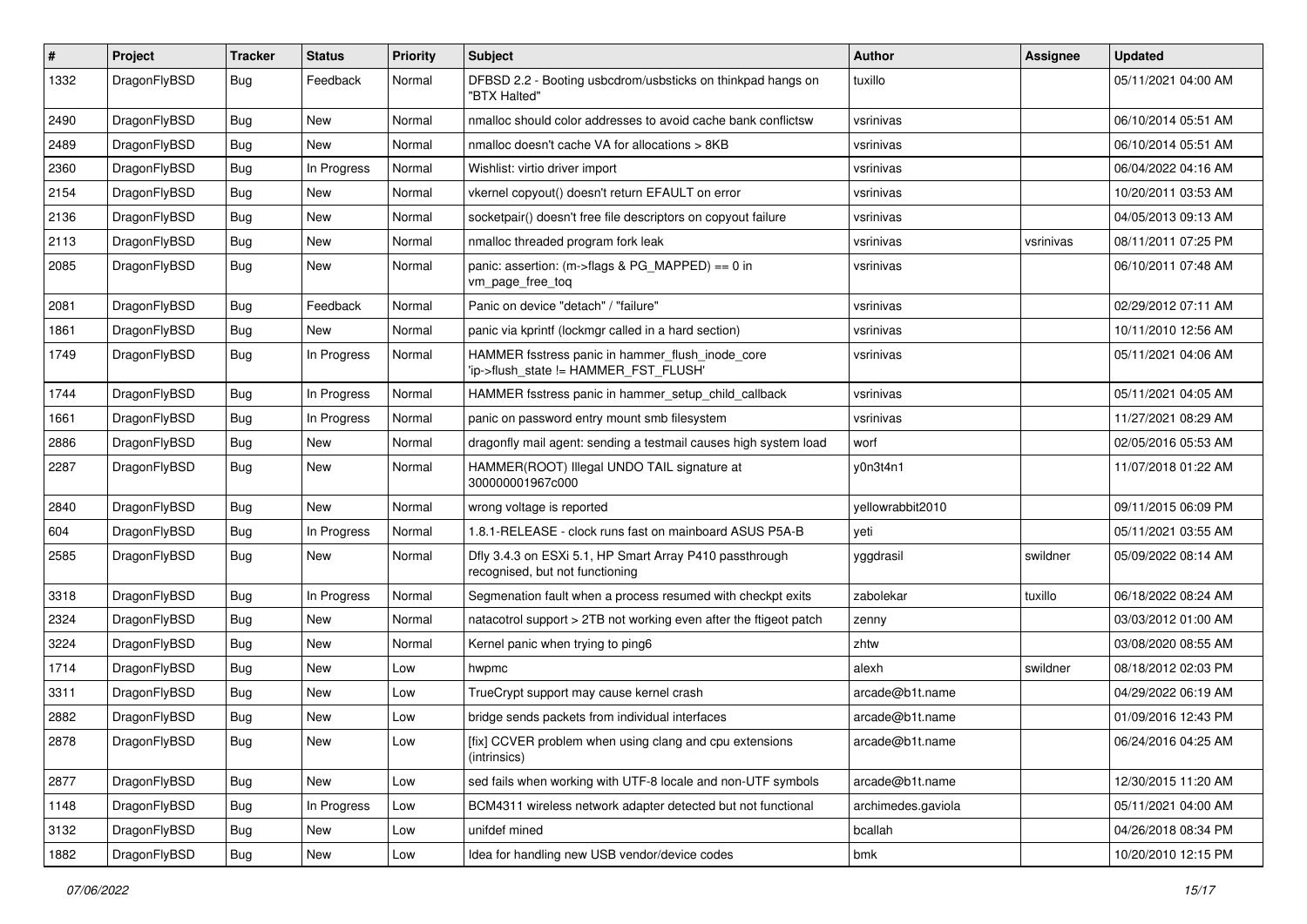| $\sharp$ | Project      | <b>Tracker</b> | <b>Status</b> | <b>Priority</b> | Subject                                                                                                       | <b>Author</b>     | Assignee | <b>Updated</b>      |
|----------|--------------|----------------|---------------|-----------------|---------------------------------------------------------------------------------------------------------------|-------------------|----------|---------------------|
| 3101     | DragonFlyBSD | Bug            | New           | Low             | PFI CGI install not working in dragonflybsd 5.0.1 USB install                                                 | bnegre82          |          | 05/11/2021 04:14 AM |
| 725      | DragonFlyBSD | Bug            | In Progress   | Low             | 'make distribution' fails w/'ro' /usr/obj                                                                     | c.turner          |          | 03/09/2013 01:01 PM |
| 2859     | DragonFlyBSD | Bug            | New           | Low             | Installer configuration menu always highlights "Select timezone", no<br>matter which step was last completed. | cgag              |          | 12/02/2015 01:54 PM |
| 2858     | DragonFlyBSD | <b>Bug</b>     | New           | Low             | Installer "Local or UTC" question should have "No" selected by<br>default.                                    | cgag              |          | 12/02/2015 01:18 PM |
| 1538     | DragonFlyBSD | Bug            | New           | Low             | mountroot should probe file systems                                                                           | corecode          | alexh    | 11/24/2010 06:35 PM |
| 3024     | DragonFlyBSD | Bug            | New           | Low             | sys/dev/netif/wi/if_wi.c:1090]: (style) Redundant condition                                                   | dcb               |          | 04/11/2017 11:56 AM |
| 2790     | DragonFlyBSD | Submit         | New           | Low             | filedesc softrefs increment code factoring                                                                    | dclink            |          | 02/21/2015 04:00 AM |
| 2721     | DragonFlyBSD | Submit         | Feedback      | Low             | Some few zalloc calls to objcache ones replacements                                                           | dclink            | tuxillo  | 05/11/2021 04:08 AM |
| 1947     | DragonFlyBSD | Bug            | New           | Low             | GA-880GM-UD2H (rev. 1.3) AHCI fails to detect disks at the end of<br>the RAID controller                      | eocallaghan       |          | 11/27/2021 08:46 AM |
| 2403     | DragonFlyBSD | Bug            | <b>New</b>    | Low             | newfs -E doesn't handle /dev/serno device names properly                                                      | ftigeot           |          | 08/17/2012 05:07 AM |
| 2095     | DragonFlyBSD | Bug            | New           | Low             | Running installer post-install: Unsupported DFUI transport "                                                  | greenrd           |          | 06/26/2011 09:20 AM |
| 1532     | DragonFlyBSD | Bug            | New           | Low             | jemalloc doesn't work on DragonFly                                                                            | hasso             | sjg      | 08/02/2011 01:14 AM |
| 1428     | DragonFlyBSD | Bug            | Feedback      | Low             | POSIX.1e implementation is too old                                                                            | hasso             | tuxillo  | 05/11/2021 04:00 AM |
| 1313     | DragonFlyBSD | <b>Bug</b>     | New           | Low             | Signal code in kernel needs major overhaul (signal queues,<br>si code, si addr)                               | hasso             |          | 05/11/2021 04:00 AM |
| 2680     | DragonFlyBSD | <b>Bug</b>     | <b>New</b>    | Low             | boot0cfg update makes box unbootable                                                                          | herrgard          |          | 06/10/2014 06:02 AM |
| 1982     | DragonFlyBSD | <b>Bug</b>     | New           | Low             | There is no linuxulator on x86-64                                                                             | herrgard          |          | 05/31/2022 02:25 PM |
| 3228     | DragonFlyBSD | Bug            | <b>New</b>    | Low             | pfi kif unref: state refcount $\leq$ 0 in dmesg                                                               | justin            |          | 03/05/2021 06:39 AM |
| 385      | DragonFlyBSD | <b>Bug</b>     | Feedback      | Low             | Mail archive address removal                                                                                  | justin            | justin   | 03/09/2013 11:24 AM |
| 2529     | DragonFlyBSD | <b>Bug</b>     | <b>New</b>    | Low             | Sundance network adapter is not detected and attached                                                         | kworr             |          | 03/25/2013 02:29 AM |
| 679      | DragonFlyBSD | <b>Bug</b>     | <b>New</b>    | Low             | Netgraph backward compatibility for old *LEN constants                                                        | nant              | nant     | 02/18/2014 05:45 AM |
| 3107     | DragonFlyBSD | <b>Bug</b>     | New           | Low             | ACPI interrupt storm when loading i915 on Lenovo T460                                                         | oyvinht           |          | 07/15/2020 07:01 AM |
| 2552     | DragonFlyBSD | Bug            | <b>New</b>    | Low             | hammer recovery should indicate progress                                                                      | phma              |          | 05/03/2013 12:13 AM |
| 2675     | DragonFlyBSD | <b>Bug</b>     | New           | Low             | Ultimate N WiFi Link 5300 get iwn intr: fatal firmware error on 5GHz                                          | revuwa            |          | 05/11/2021 04:07 AM |
| 600      | DragonFlyBSD | <b>Bug</b>     | <b>New</b>    | Low             | /sys/libkern/karc4random                                                                                      | robin_carey5      | profmakx | 01/19/2015 03:07 AM |
| 2887     | DragonFlyBSD | Bug            | <b>New</b>    | Low             | Missing extattr_namespace_to_string and<br>extattr string to namespace functions                              | rubenk            |          | 02/06/2016 05:09 AM |
| 2020     | DragonFlyBSD | <b>Bug</b>     | New           | Low             | Port brcm80211 driver from Linux to DragonFly BSD                                                             | studer            |          | 03/05/2011 10:54 PM |
| 1127     | DragonFlyBSD | <b>Bug</b>     | Feedback      | Low             | cdrom drive not detected                                                                                      | tgr               | corecode | 01/15/2015 08:55 AM |
| 285      | DragonFlyBSD | <b>Bug</b>     | Feedback      | Low             | interrupt latency with re without ip address configured                                                       | thomas.nikolajsen |          | 02/20/2014 10:30 AM |
| 2931     | DragonFlyBSD | <b>Bug</b>     | New           | Low             | 'gdb' of 'vkernel' unable to print backtrace                                                                  | tofergus          |          | 07/26/2016 01:51 PM |
| 2636     | DragonFlyBSD | <b>Bug</b>     | Feedback      | Low             | Add -x flag to iostat (a la solaris)                                                                          | tuxillo           |          | 05/11/2021 04:07 AM |